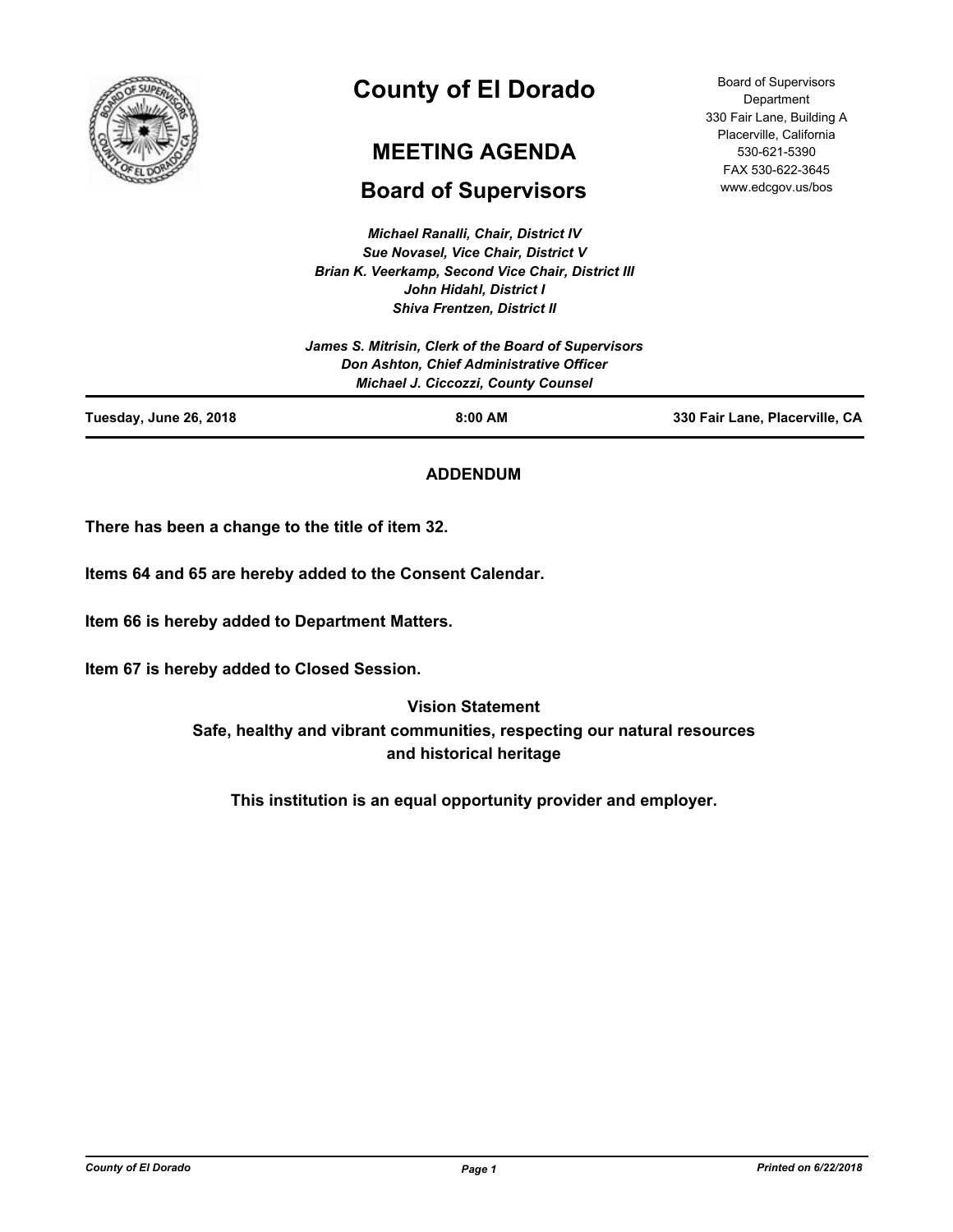Live Web Streaming and archiving of most Board of Supervisors meeting videos, all meeting agendas, supplemental materials and meeting minutes are available on the internet at: http://eldorado.legistar.com/Calendar.aspx

To listen to open session portions of the meeting in real time, dial (530) 621-7603. This specialized dial in number is programmed for listening only and is operable when the audio system inside the meeting room is activated. Please be advised that callers will experience silence anytime the Board is not actively meeting, such as during Closed Session or break periods.

The County of El Dorado is committed to ensuring that persons with disabilities are provided the resources to participate in its public meetings. Please contact the office of the Clerk of the Board if you require accommodation at 530-621-5390 or via email, edc.cob@edcgov.us.

The Board of Supervisors is concerned that written information submitted to the Board the day of the Board meeting may not receive the attention it deserves. The Board Clerk cannot guarantee that any FAX, email, or mail received the day of the meeting will be delivered to the Board prior to action on the subject matter.

The Board meets simultaneously as the Board of Supervisors and the Board of Directors of the Air Quality Management District, In-Home Supportive Services, Public Housing Authority, Redevelopment Agency and other Special Districts.

For Purposes of the Brown Act § 54954.2 (a), the numbered items on this Agenda give a brief description of each item of business to be transacted or discussed. Recommendations of the staff, as shown, do not prevent the Board from taking other action.

Materials related to an item on this Agenda submitted to the Board of Supervisors after distribution of the agenda packet are available for inspection during normal business hours in the public viewing packet located in Building A, 330 Fair Lane, Placerville or in the Board Clerk's Office located at the same address. Such documents are also available on the Board of Supervisors' Meeting Agenda webpage subject to staff's ability to post the documents before the meeting.

# **PROTOCOLS FOR PUBLIC COMMENT**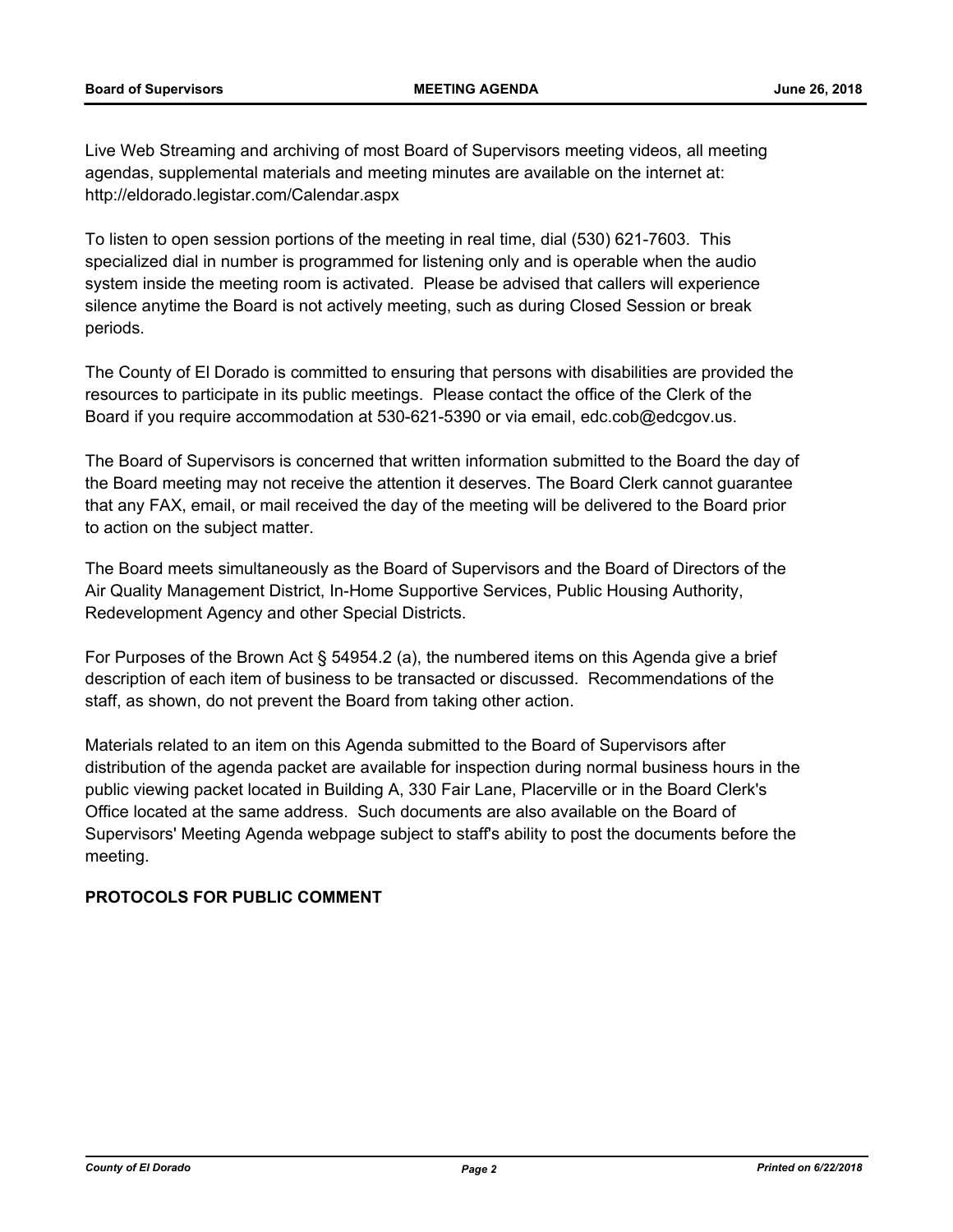Public comment will be received at designated periods as called by the Board Chair.

Public comment on items scheduled for Closed Session will be received before the Board recesses to Closed Session.

Except with the consent of the Board, individuals shall be allowed to speak to an item only once.

On December 5, 2017 the Board adopted the following protocol relative to public comment periods:

Time for public input will be provided at every Board of Supervisors meeting. Individuals will have three minutes to address the Board. Individuals authorized by organizations will have three minutes to present organizational positions and perspectives and may request additional time, up to five minutes. At the discretion of the Board, time to speak by any individual may be extended.

A total of 20 minutes will be allocated for public comment during Open Forum and for each agenda item to be discussed. Public comment on certain agenda items designated and approved by the Board may be treated differently with specific time limits per speaker or a limit on the total amount of time designated for public comment. It is the intent of the Board that quasi-judicial matters have additional flexibility depending upon the nature of the issue.

Individual Board members may ask clarifying questions but will not engage in substantive dialogue with persons providing input to the Board.

If a person providing input to the Board creates a disruption by refusing to follow Board guidelines, the Chair of the Board may take the following actions.

Step 1. Request the person adhere to Board guidelines. If the person refuses, the Chair may ask the Clerk to turn off the speaker's microphone.

Step 2. If the disruption continues, the Chair may order a recess of the Board meeting.

Step 3. If the disruption continues, the Chair may order the removal of the person from the Board meeting.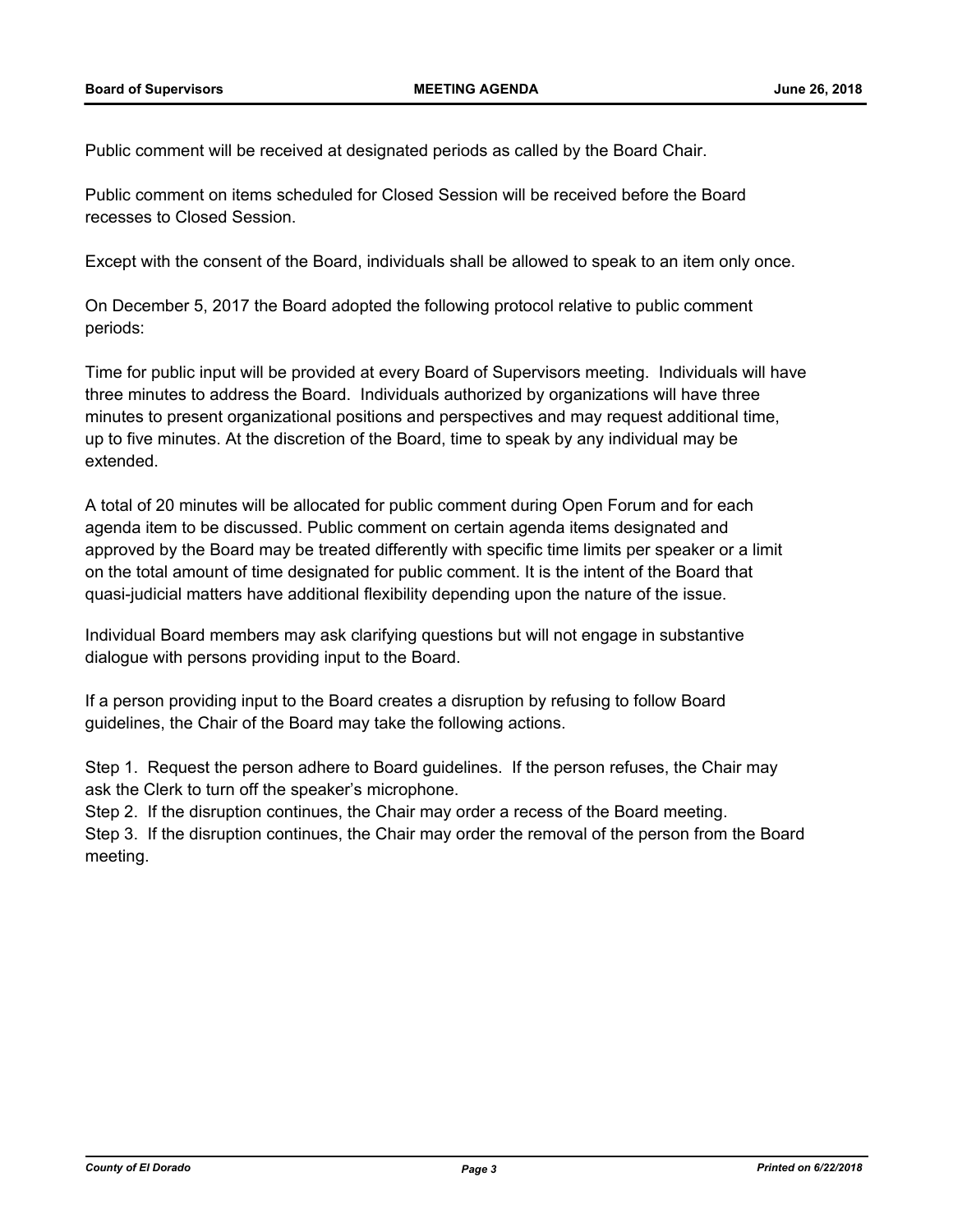# **8:00 A.M. - CALL TO ORDER AND RECESS TO CLOSED SESSION**

#### **9:00 A.M. - RECONVENE TO OPEN SESSION AND CLOSED SESSION REPORTS**

#### **INVOCATION AND PLEDGE OF ALLEGIANCE TO THE FLAG**

#### **ADOPTION OF THE AGENDA AND APPROVAL OF CONSENT CALENDAR**

The Board may make any necessary additions, deletions or corrections to the agenda including moving items to or from the Consent Calendar and adopt the agenda and the Consent Calendar with one single vote. A Board member may request an item be removed from the Consent Calendar for discussion and separate Board action. At the appropriate time as called by the Board Chair, members of the public may make a comment on matters on the Consent Calendar prior to Board action.

### **OPEN FORUM**

Open Forum is an opportunity for members of the public to address the Board of Supervisors on subject matter that is not on their meeting agenda and within their jurisdiction. Public comments during Open Forum are limited to three minutes per person. Individuals authorized by organizations will have three minutes to present organizational positions and perspectives and may request additional time, up to five minutes. The total amount of time reserved for Open Forum is 20 Minutes.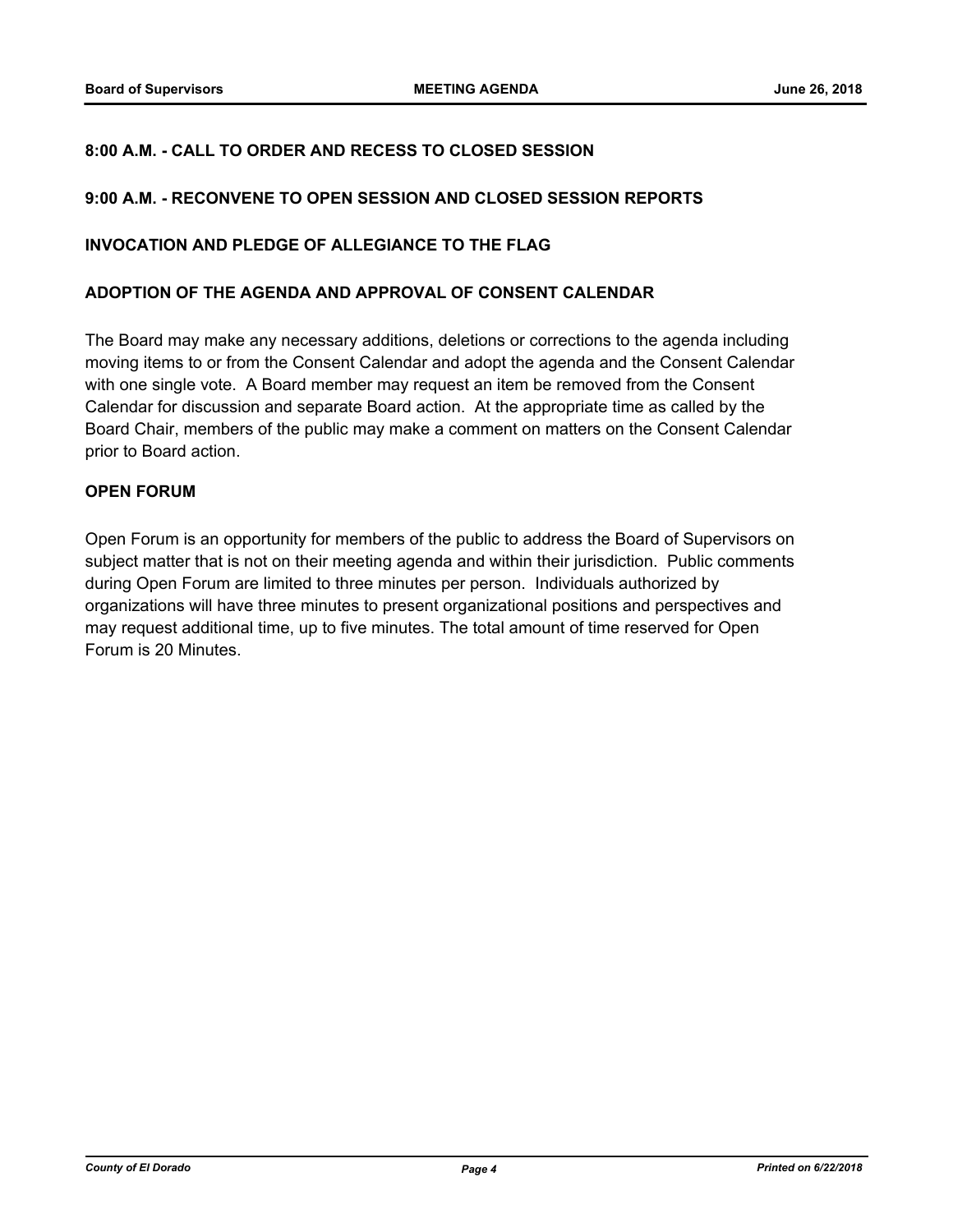#### **CONSENT CALENDAR**

**1.** [18-0980](http://eldorado.legistar.com/gateway.aspx?m=l&id=/matter.aspx?key=24328) Clerk of the Board recommending the Board approve the Minutes from the regular meeting of the Board on June 12, 2018 and the special meeting of the Board on June 18, 2018.

#### **GENERAL GOVERNMENT - CONSENT ITEMS**

- **2.** [18-0935](http://eldorado.legistar.com/gateway.aspx?m=l&id=/matter.aspx?key=24283) Auditor-Controller recommending the Board adopt and authorize the Chair to sign Resolution **127-2018** authorizing the transfer of \$5,988.11 in expired unclaimed property tax refunds to the county general fund in accordance with Revenue and Taxation Code §5102.
- **3.** [18-0960](http://eldorado.legistar.com/gateway.aspx?m=l&id=/matter.aspx?key=24308) Auditor-Controller recommending the Board authorize the Auditor-Controller to remove the fixed assets and minor equipment listed on the attached schedules from the County's fixed asset records.
- **4.** [18-0957](http://eldorado.legistar.com/gateway.aspx?m=l&id=/matter.aspx?key=24305) Auditor-Controller recommending the Board authorize the transfer of \$2,000 accumulated from Fiscal Year 2016-17 from the County's Cash Overage Fund to the General Fund.

#### **FUNDING:** General Fund.

**5.** [18-0989](http://eldorado.legistar.com/gateway.aspx?m=l&id=/matter.aspx?key=24337) Chief Administrative Office recommending the Board approve a budget transfer to appropriate \$78,106 in the Courthouse Construction Special Revenue Fund to allow for the return of monies owed to the State of California.

**FUNDING:** Courthouse Construction Special Revenue Fund.

**6.** [18-1012](http://eldorado.legistar.com/gateway.aspx?m=l&id=/matter.aspx?key=24361) Chief Administrative Office recommending the Board adopt and authorize the Chair to sign Resolution **132-2018** approving the Authorized Personnel Allocation Resolution, with the personnel allocation schedule included by reference as Exhibit 1 to the Resolution, based on the Board approved Fiscal Year 2018-19 Recommended Budget and incorporating title and allocation changes, approved by the Board of Supervisors or made pursuant to Personnel Rules, subsequent to the development of the Recommended Budget.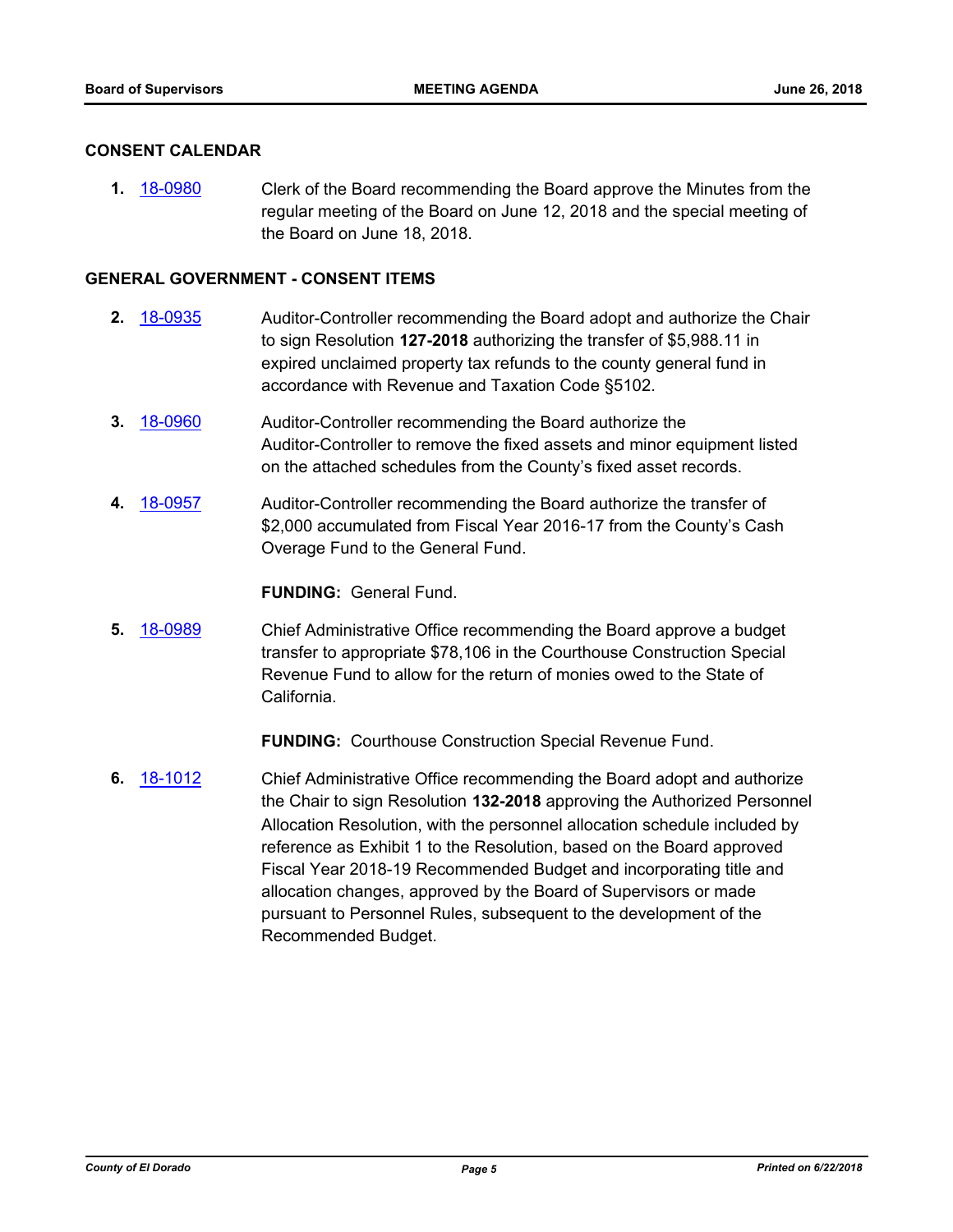| 7. | 18-0918     | Chief Administrative Office, Procurement and Contracts recommending<br>the Board approve the following:<br>1) Award Bid 18-405-037 for the purchase of propane gas for the West<br>Slope of El Dorado County to the low qualified bidder, Hunt & Sons Inc. of<br>Placerville, CA;<br>2) Authorize the Purchasing Agent to issue a contract in the amount of<br>\$1,500,000 for a five-year (5-year) period pending Board approval; and<br>3) Authorize the Purchasing Agent to increase the contract on an "as<br>needed" basis during the awarded period as long as funding is available<br>within the requesting department's budget. |
|----|-------------|-----------------------------------------------------------------------------------------------------------------------------------------------------------------------------------------------------------------------------------------------------------------------------------------------------------------------------------------------------------------------------------------------------------------------------------------------------------------------------------------------------------------------------------------------------------------------------------------------------------------------------------------|
|    |             | <b>FUNDING:</b> General Fund initially, with partial reimbursement from outside<br>funding sources.                                                                                                                                                                                                                                                                                                                                                                                                                                                                                                                                     |
| 8. | 18-0985     | Clerk of the Board recommending the Board adopt and authorize the Chair<br>to sign Resolution 129-2018 to cancel their regular meeting of August 7,<br>2018 to encourage Board member attendance at the annual Lake Tahoe<br><b>Environmental Summit.</b>                                                                                                                                                                                                                                                                                                                                                                               |
| 9. | 18-0904     | Human Resources Department recommending the Board approve the<br>following:<br>1) Revised department-specific class specification for the Environmental<br>Management Department: Environmental Health Specialist Supervisor<br>(Title change from: Supervising Environmental Health Specialist);<br>2) Revised department-specific class specification for the Public<br>Defender's Office: Assistant Public Defender; and<br>3) Adopt and authorize the Chair to Resolution 128-2018 to approve the<br>bargaining unit change and new salary range for the Assistant Public<br>Defender classification.                               |
|    |             | <b>FUNDING:</b> General Fund, Public Safety Sales Tax Revenue, Public<br>Safety Realignment.                                                                                                                                                                                                                                                                                                                                                                                                                                                                                                                                            |
|    | 10. 18-0929 | Human Resources Department recommending the Board approve the<br>disbanding of the Health Plan Advisory Committee.                                                                                                                                                                                                                                                                                                                                                                                                                                                                                                                      |
|    |             | <b>FUNDING: N/A</b>                                                                                                                                                                                                                                                                                                                                                                                                                                                                                                                                                                                                                     |
|    | 11. 18-0932 | Human Resources Department recommending the Board repeal Board<br>Policy E-1, Personnel Policies. Originally adopted in 1987, Policy E-1 is<br>obsolete as the content was incorporated into the Personnel Rules via<br>Resolution 048-2013 and revised by Resolution 015-2014.                                                                                                                                                                                                                                                                                                                                                         |
|    |             | <b>FUNDING: N/A</b>                                                                                                                                                                                                                                                                                                                                                                                                                                                                                                                                                                                                                     |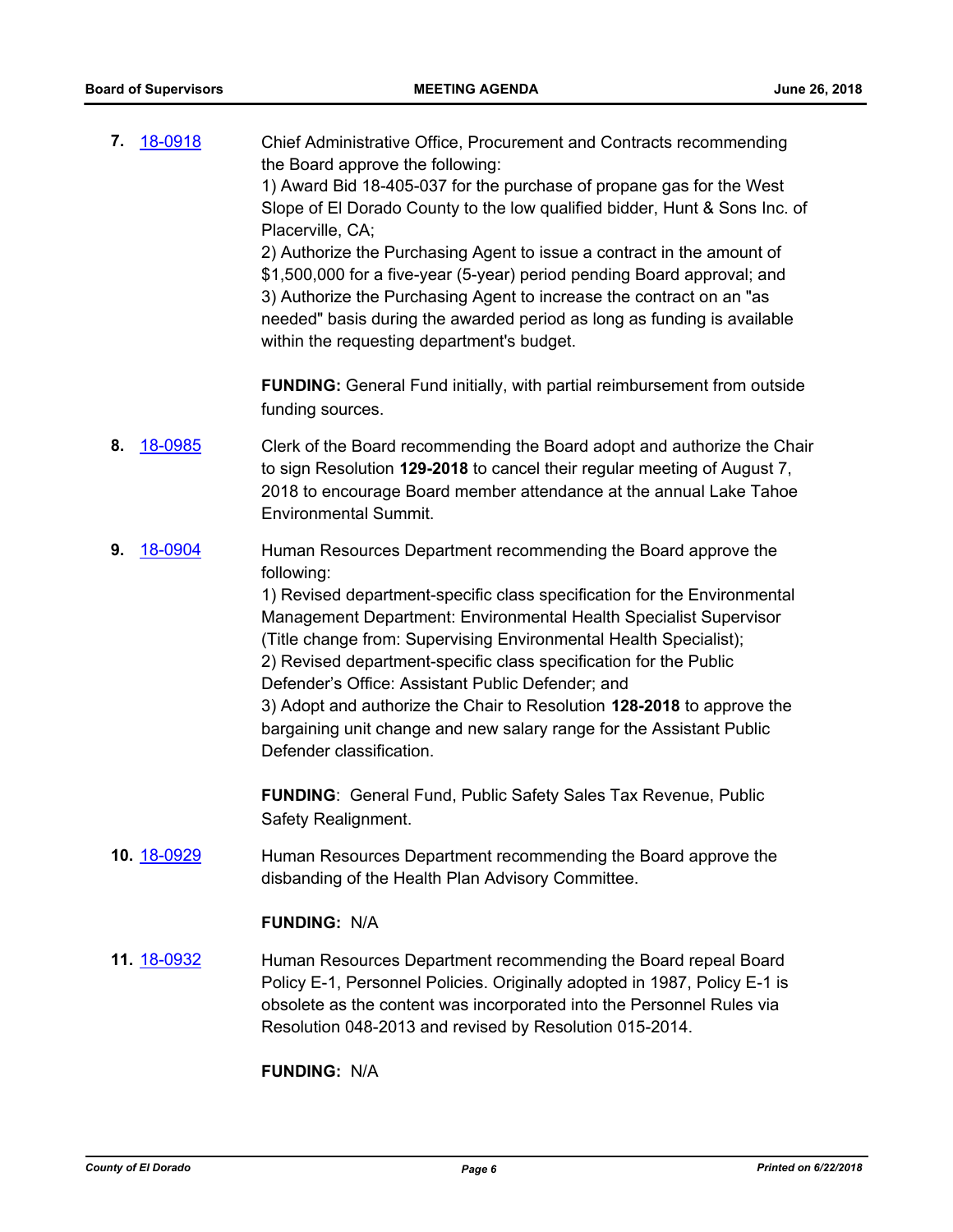**12.** [18-0952](http://eldorado.legistar.com/gateway.aspx?m=l&id=/matter.aspx?key=24300) Human Resources Department, Risk Management Division, recommending the Board approve and authorize the Chair to sign Amendment I to Agreement 048-S1711 (FENIX 101), with the Permanente Medical Group, Inc. to provide occupational health services for pre-employment exams, extending the term by six (6) months to December 31, 2018 and increasing the total not to exceed amount of the Agreement by \$60,000 for a new total not to exceed amount of \$235,000.

**FUNDING:** Risk Management Internal Services Fund.

**13.** [18-0953](http://eldorado.legistar.com/gateway.aspx?m=l&id=/matter.aspx?key=24301) Human Resources Department recommending the Board approve and authorize the Chair to sign Amendment I to Agreement 057-S1611 (FENIX 121), with The Law Offices of Valentina Reiner for professional employment legal services, extending the term by six (6) months for a new term of July 1, 2015 through December 31, 2018. There is no change to the original not to exceed amount of the Agreement.

**FUNDING:** General Fund.

**14.** [18-0955](http://eldorado.legistar.com/gateway.aspx?m=l&id=/matter.aspx?key=24303) Human Resources Department recommending the Board authorize continuation of the current perpetual Agreement 471-S1211 with GovernmentJobs.com, Inc., doing business as Neogov, for the ongoing maintenance of the County-wide applicant tracking, subscription to Governmentjobs.com website, and background check integration for the period July 1, 2018 through June 30, 2019. Estimated costs for the year are \$22,238.

**FUNDING:** General Fund.

**15.** [18-0954](http://eldorado.legistar.com/gateway.aspx?m=l&id=/matter.aspx?key=24302) Information Technologies Department recommending the Board approve and authorize the Purchasing Agent to sign Amendment I to Agreement 2422 with Computer Associates, Inc. (CA, Inc.) in the amount of \$46,698.15 for the period of July 1, 2018 through June 30, 2019, for the provision of mainframe software maintenance and licensing for the xBC12 Mainframe computer.

> **FUNDING:** General Fund, with partial cost recovery in future year(s) through the A-87 Cost Plan.

- **16.** [18-0995](http://eldorado.legistar.com/gateway.aspx?m=l&id=/matter.aspx?key=24344) Supervisor Frentzen recommending the Board approve the appointment of Matthew Cardozo as the District II member to the Human Rights Commission.
- **17.** [18-1014](http://eldorado.legistar.com/gateway.aspx?m=l&id=/matter.aspx?key=24363) Supervisor Hidahl recommending the Board approve the appointment of Allen Stansbury as the District I member to the Human Rights Commission.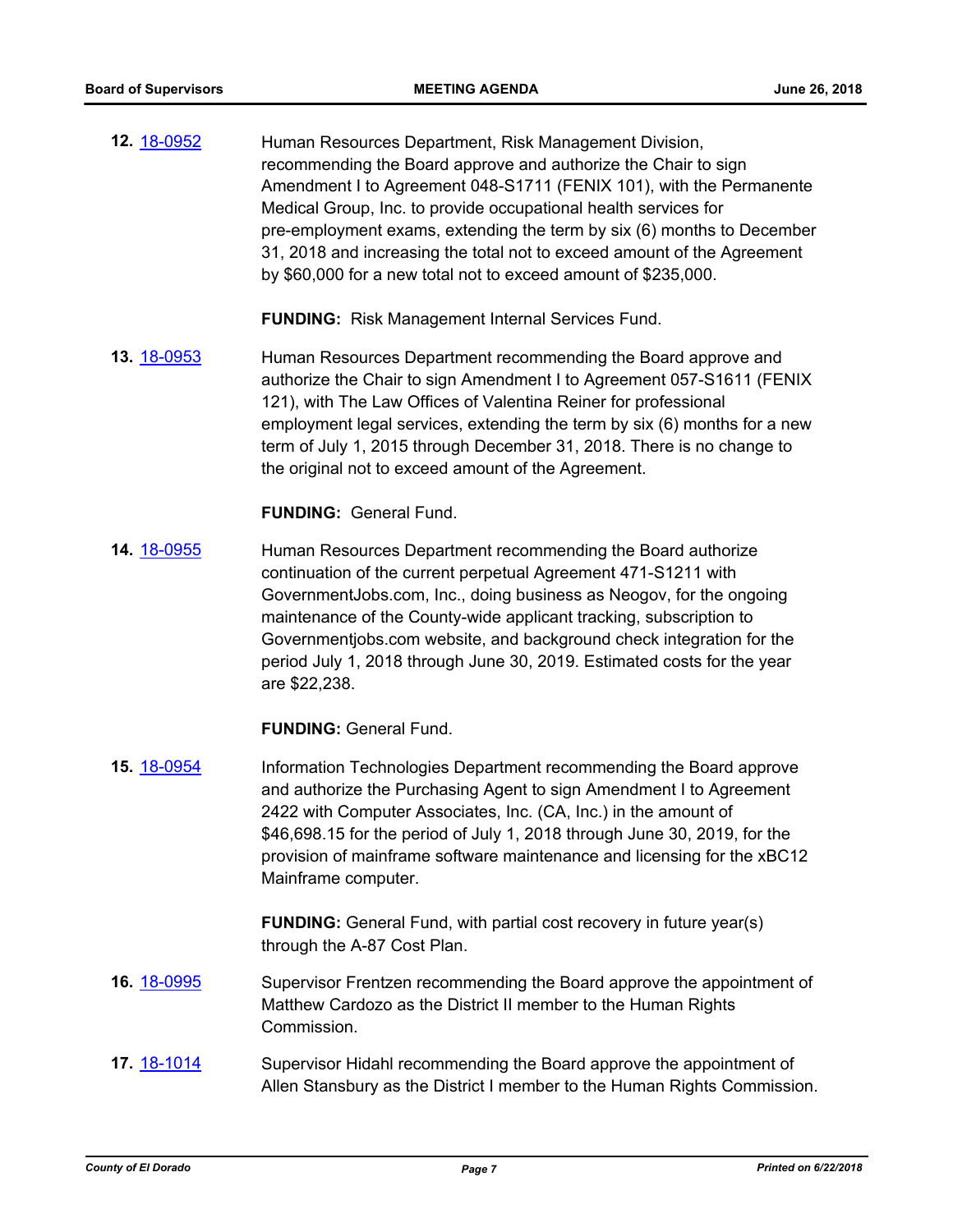| 18. 18-1005 | Supervisor Novasel recommending the Board approve the appointment of<br>Bill Martinez as the District V member to the Human Rights Commission.                                                                                                                |
|-------------|---------------------------------------------------------------------------------------------------------------------------------------------------------------------------------------------------------------------------------------------------------------|
| 19. 16-0305 | Supervisor Ranalli recommending the Board find that a state of emergency<br>continues to exist in El Dorado County as a result of unprecedented tree<br>mortality due to drought conditions and related bark beetle infestations.<br>(Cont. 6/12/18, Item 13) |
| 20. 18-1013 | Supervisor Veerkamp recommending the Board approve the appointment<br>of Lara Gularte as the District III Member to the Human Rights Commission                                                                                                               |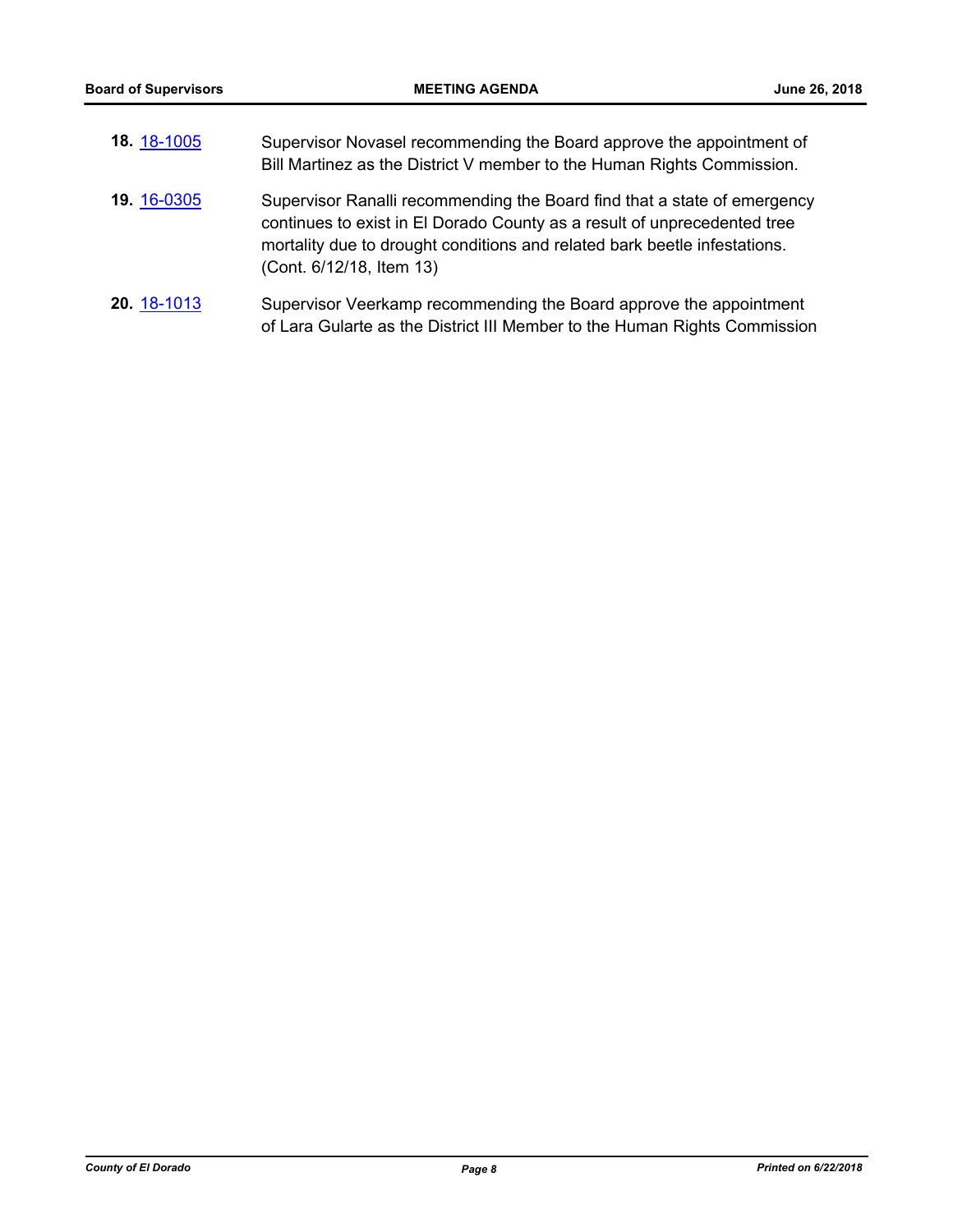#### **HEALTH AND HUMAN SERVICES - CONSENT ITEMS**

**21.** [18-0468](http://eldorado.legistar.com/gateway.aspx?m=l&id=/matter.aspx?key=23813) Health and Human Services Agency and Environmental Management Department, recommending the Board: 1) Adopt and authorize the Chair to sign Resolution **126-2018** expressing the County's opposition to AB-626 California Retail Food Code: microenterprise home kitchen operations (E. Garcia and Arambula), proposed expansion to the cottage food law; and 2) Authorize submittal of said Resolution to State Legislative representatives; and 3) Authorize the County of El Dorado's Public Health Officer and/or the Director of Environmental Management to testify before State Legislative representatives regarding opposition to AB-626.

#### **FUNDING:** NA

**22.** [18-0662](http://eldorado.legistar.com/gateway.aspx?m=l&id=/matter.aspx?key=24007) Health and Human Services Agency recommending the Board: 1) Approve and authorize the Chair to sign Amendment II to Agreement for Services 339 (170-S1611) with Sierra Child & Family Services, Inc., for the provision of Specialty Mental Health Services for minors, extending the term for a period of six months to be October 13, 2015 through December 31, 2018, and increasing the maximum contractual obligation by \$1,087,908, effective July 1, 2018, for a new total of \$4,934,701; and 2) Authorize the Purchasing Agent, or designee, to execute further documents relating to Agreement for Services 339 (170-S1611), including amendments which do not increase the maximum dollar amount or term of the Agreement, and contingent upon approval by County Counsel and Risk Management.

> **FUNDING:** State and Federal, Mental Health Services Act, and Realignment.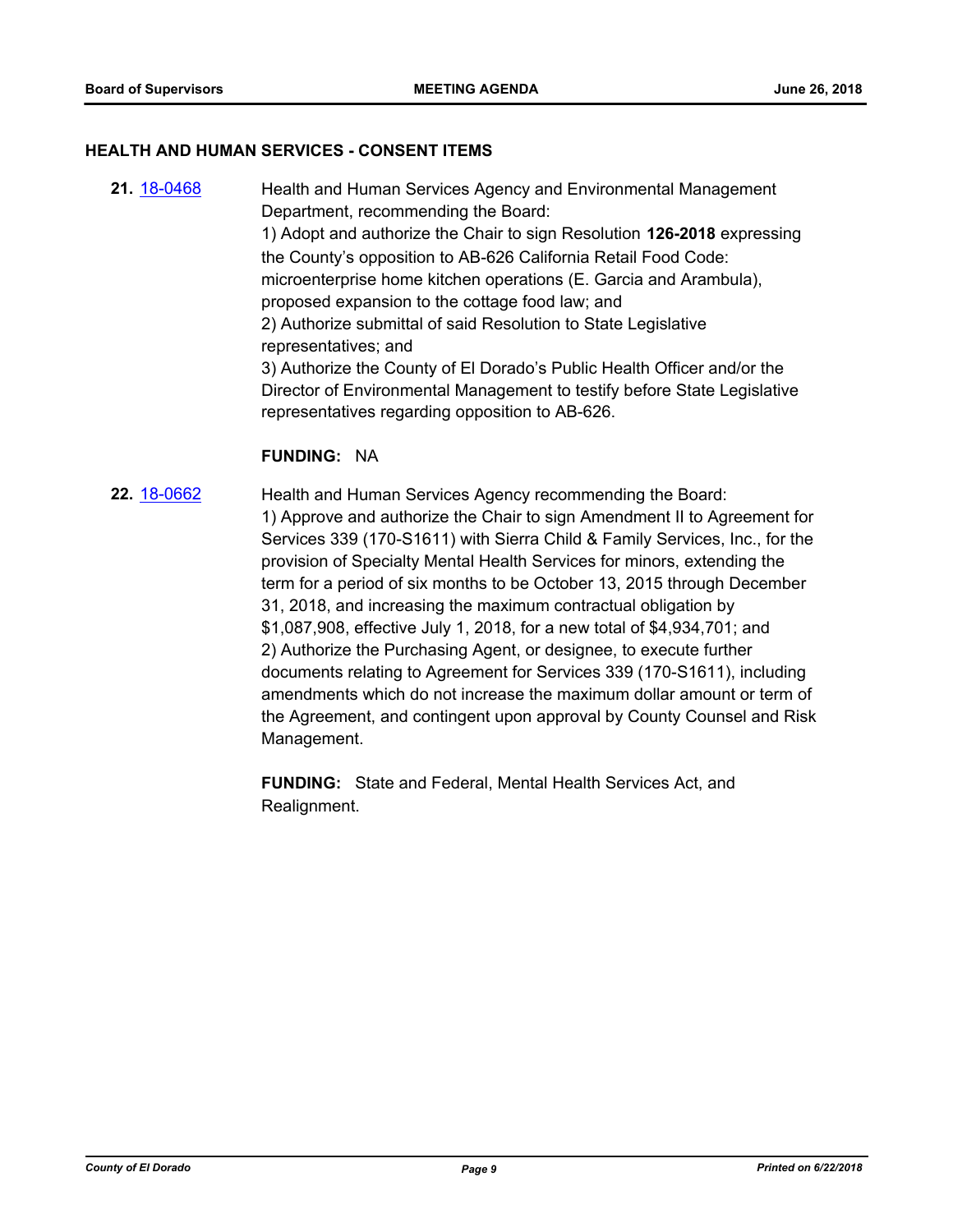**23.** [18-0663](http://eldorado.legistar.com/gateway.aspx?m=l&id=/matter.aspx?key=24008) Health and Human Services Agency recommending the Board: 1) Approve and authorize the Chair to sign Amendment I to Agreement for Services 332 with Tahoe Youth and Family Services, Inc., for the provision of Specialty Mental Health Services for minors, extending the term for a period of six months to be November 1, 2015 through December 31, 2018, and increasing the maximum contractual obligation by \$22,302 effective July 1, 2018 for a new total of \$215,822; and 2) Authorize the Purchasing Agent, or designee, to execute further documents relating to Agreement for Services 332, including amendments which do not increase the maximum dollar amount or term of the Agreement, and contingent upon approval by County Counsel and Risk Management.

> **FUNDING:** State and Federal, Mental Health Services Act, and Realignment.

**24.** [18-0664](http://eldorado.legistar.com/gateway.aspx?m=l&id=/matter.aspx?key=24009) Health and Human Services Agency recommending the Board: 1) Approve and authorize the Chair to sign Amendment II to Agreement for Services 337 (169-S1611) with Summitview Child and Family Services, Inc. for the provision of Specialty Mental Health Services for minors, extending the term for a period of six months to be November 1, 2015 through December 31, 2018, and increasing the maximum contractual obligation by \$593,382 effective July 1, 2018, for a new total of \$2,913,472; and 2) Authorize the Purchasing Agent, or designee, to execute further

documents relating to Agreement for Services 337 (169-S1611), including amendments which do not increase the maximum dollar amount or term of the Agreement, and contingent upon approval by County Counsel and Risk Management.

**FUNDING:** State and Federal, Mental Health Services Act, and Realignment.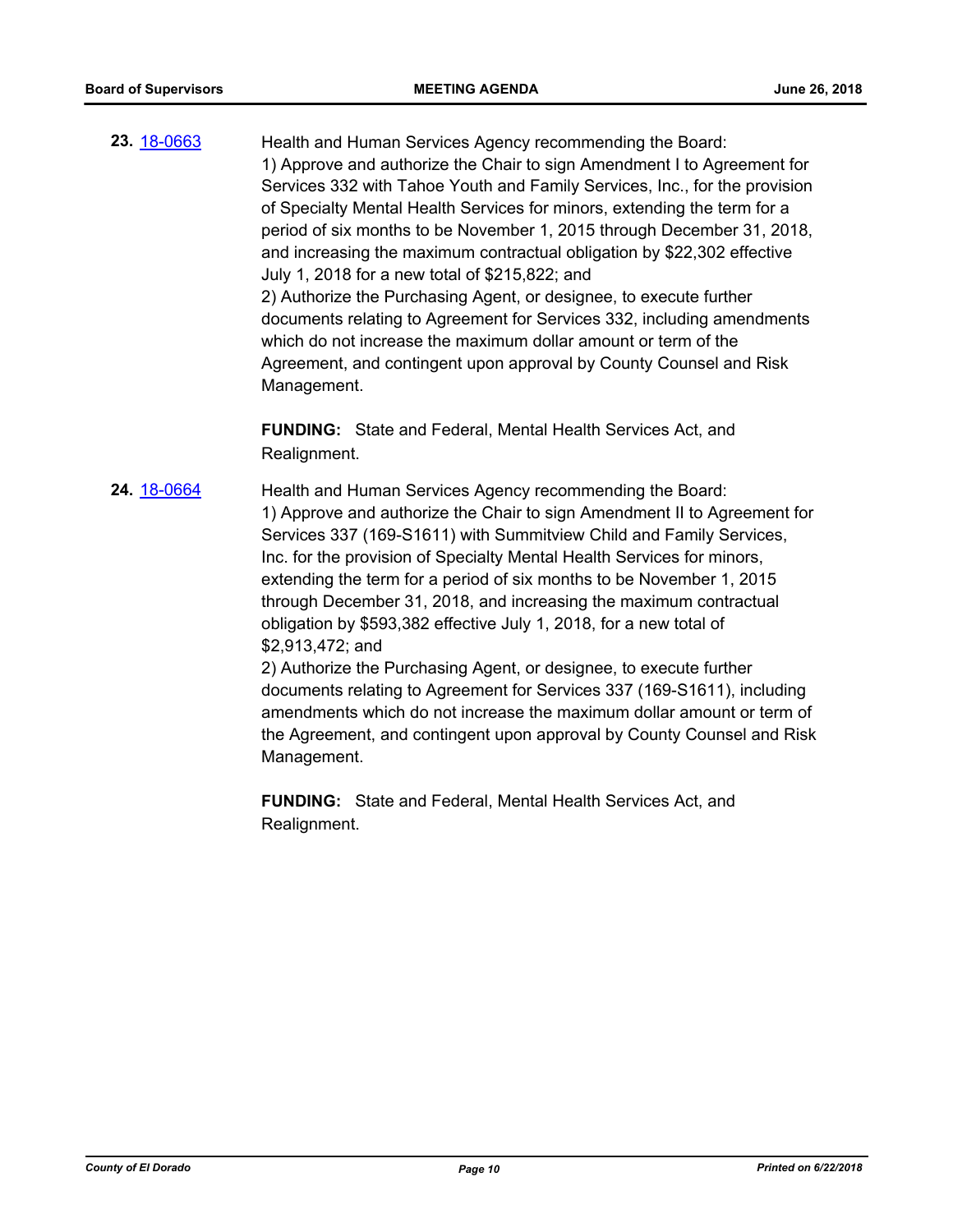**25.** [18-0665](http://eldorado.legistar.com/gateway.aspx?m=l&id=/matter.aspx?key=24010) Health and Human Services Agency recommending the Board: 1) Approve and authorize the Chair to sign Amendment I to Agreement for Services 335 (168-S1611) with New Morning Youth and Family Services, Inc., for the provision of Specialty Mental Health Services for minors, extending the term for a period of six months to be November 1, 2015 through December 31, 2018, and increasing the maximum contractual obligation by \$61,878, effective July 1, 2018, for a new total of \$1,176,368; and

2) Authorize the Purchasing Agent, or designee, to execute further documents relating to Agreement for Services 335 (168-S1611), including amendments which do not increase the maximum dollar amount or term of the Agreement, and contingent upon approval by County Counsel and Risk Management.

**FUNDING:** State and Federal, Mental Health Services Act, and Realignment.

**26.** [18-0666](http://eldorado.legistar.com/gateway.aspx?m=l&id=/matter.aspx?key=24011) Health and Human Services Agency recommending the Board: 1) Approve and authorize the Chair to sign Amendment 1 to Agreement for Services 348 with Stanford Youth Solutions, for the provision of Specialty Mental Health Services for minors, extending the term for a period of six months to be November 1, 2015 through December 31, 2018, and increasing the maximum contractual obligation by \$113,982 effective July 1, 2018 for a new total of \$380,649; and

2) Authorize the Purchasing Agent, or designee, to execute further documents relating to Agreement for Services 348 including amendments which do not increase the maximum dollar amount or term of the Agreement, and contingent upon approval by County Counsel and Risk Management.

**FUNDING:** State and Federal, Mental Health Services Act, and Realignment.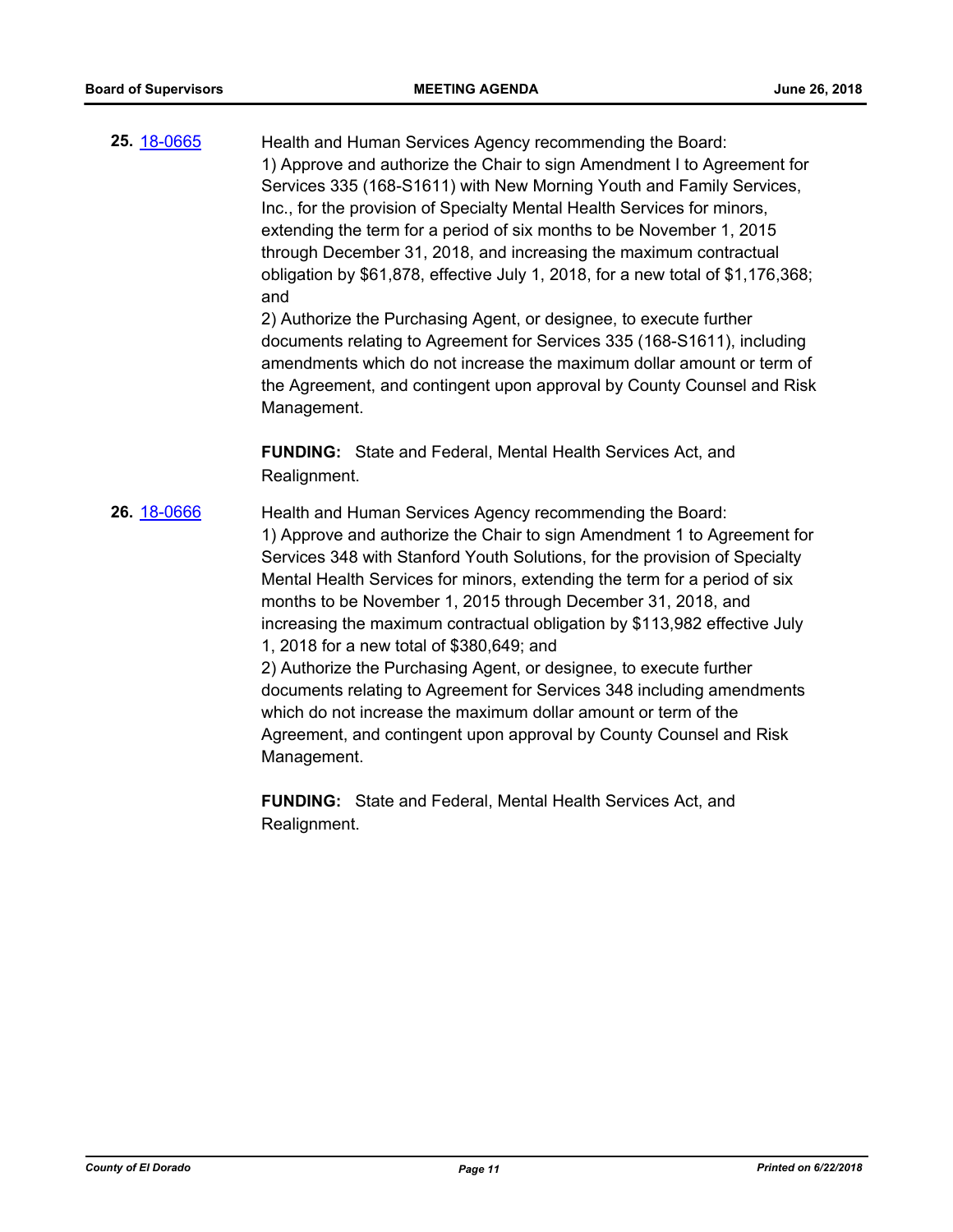**27.** [18-0718](http://eldorado.legistar.com/gateway.aspx?m=l&id=/matter.aspx?key=24064) Health and Human Services Agency recommending the Board: 1) Approve and authorize the Chair to sign Amendment II to Agreement for Services 352 with Summitview Child and Family Services, Inc., for the provision of Specialty Mental Health Services for minors in a Group Home setting, extending the term for a period of six months to be November 1, 2015 through December 31, 2018, and increasing the maximum contractual obligation by \$144,222 effective July 1, 2018, for a new total of \$873,222; and 2) Authorize the Purchasing Agent, or designee, to execute further documents relating to Agreement for Services 352 including amendments

which do not increase the maximum dollar amount or term of the Agreement, and contingent upon approval by County Counsel and Risk Management.

**FUNDING:** State and Federal, Mental Health Services Act, and Realignment.

**28.** [18-0878](http://eldorado.legistar.com/gateway.aspx?m=l&id=/matter.aspx?key=24225) Health and Human Services Agency recommending the Board of Supervisors, sitting as both the Board of Supervisors and the Public Housing Authority Board, approve and authorize the Chair to sign a Budget Transfer Request increasing Public Housing Authority General Fund revenue and decreasing Federal revenue by \$50,000 due to loss of the Family Self Sufficiency funding for Fiscal Year 2017-18 and low program fund balances; and that the Board of Supervisors approve decreasing the General Fund contribution and appropriations by \$50,000 in the Area Agency on Aging, due to program savings, increasing the contribution to the Public Housing Authority. (Cont. 6/12/18, Item 18)

**FUNDING:** General Fund.

**29.** [18-0894](http://eldorado.legistar.com/gateway.aspx?m=l&id=/matter.aspx?key=24241) Health and Human Services Agency recommending the Board: 1) Approve and authorize the Chair to sign Agreement for Services 3087 with EDCA Lifeskills, Inc., for the provision of senior peer counseling services, for the term July 1, 2018 through June 30, 2020, with a maximum contractual obligation of \$80,000; and 2) Authorize the Purchasing Agent, or designee, to execute further documents relating to Agreement for Services 3087, including amendments which do not increase the maximum dollar amount or term of the Agreement, and contingent upon approval by County Counsel and Risk Management.

**FUNDING:** Mental Health Services Act.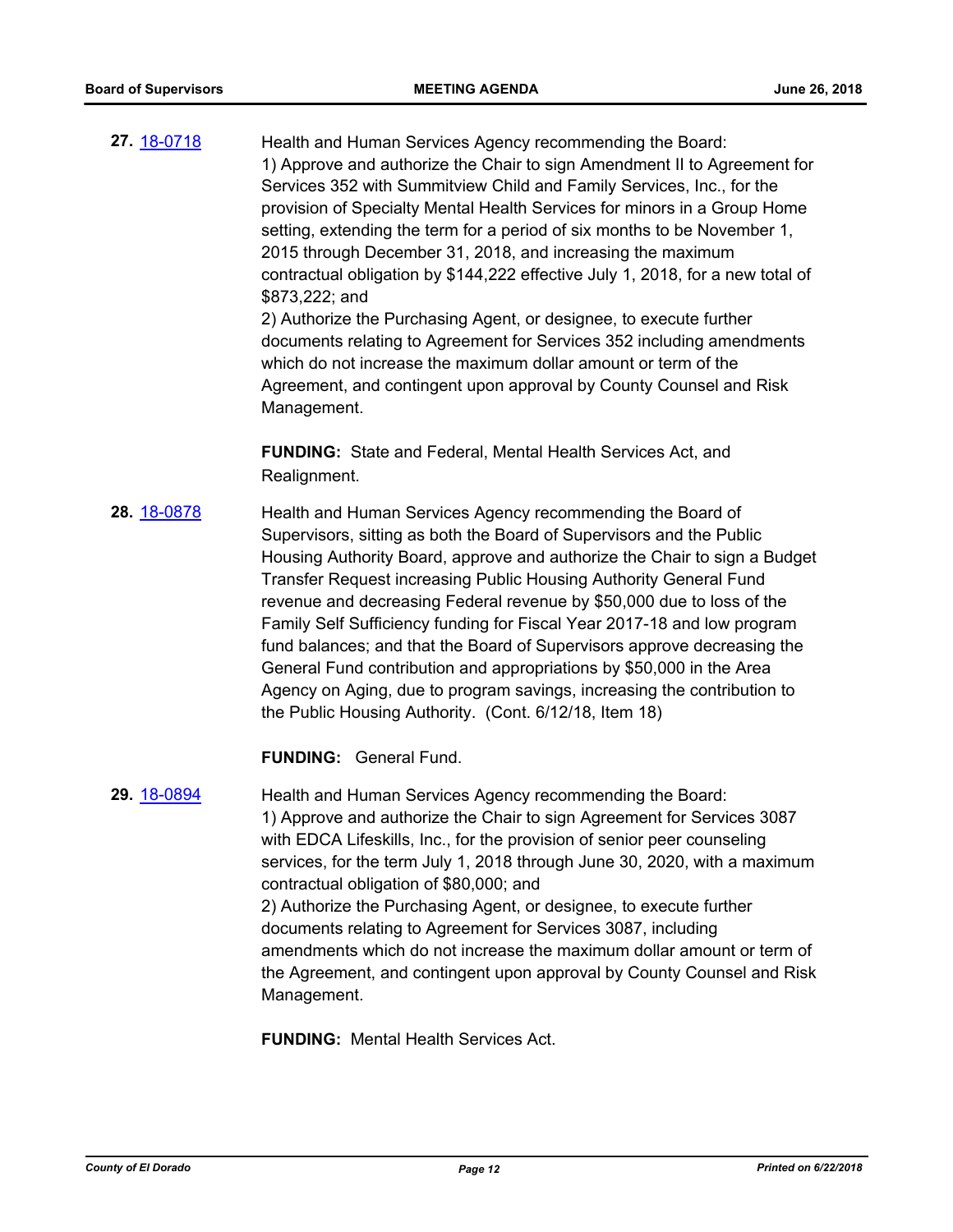**30.** [18-0924](http://eldorado.legistar.com/gateway.aspx?m=l&id=/matter.aspx?key=24272) Health and Human Services Agency (HHSA) recommending the Board: 1) Discharge the HHSA Director from further accountability to collect the debts identified on the attached Discharge of Accountability Report in the amount of \$1,767,437.66 pursuant to Government Code Sections 25257 through 25259, for the period 2013 through 2017; and 2) Forgive the loss of Child Support Services Eligibility revenue and discharge the HHSA Director from further accountability of lost revenue in the amount of \$60.00.

#### **FUNDING:** N/A

**31.** [18-0927](http://eldorado.legistar.com/gateway.aspx?m=l&id=/matter.aspx?key=24275) Health and Human Services Agency recommending the Board approve and authorize the Chair to sign a Budget Transfer Request increasing the Public Guardian Division appropriations by \$104,000; increasing the General Fund (GF) Use of Fund balance from Designations (Audit Reserve) by \$58,570, and decreasing GF appropriations for Animal Services by \$45,430. (4/5 vote required.)

**FUNDING:** General Fund.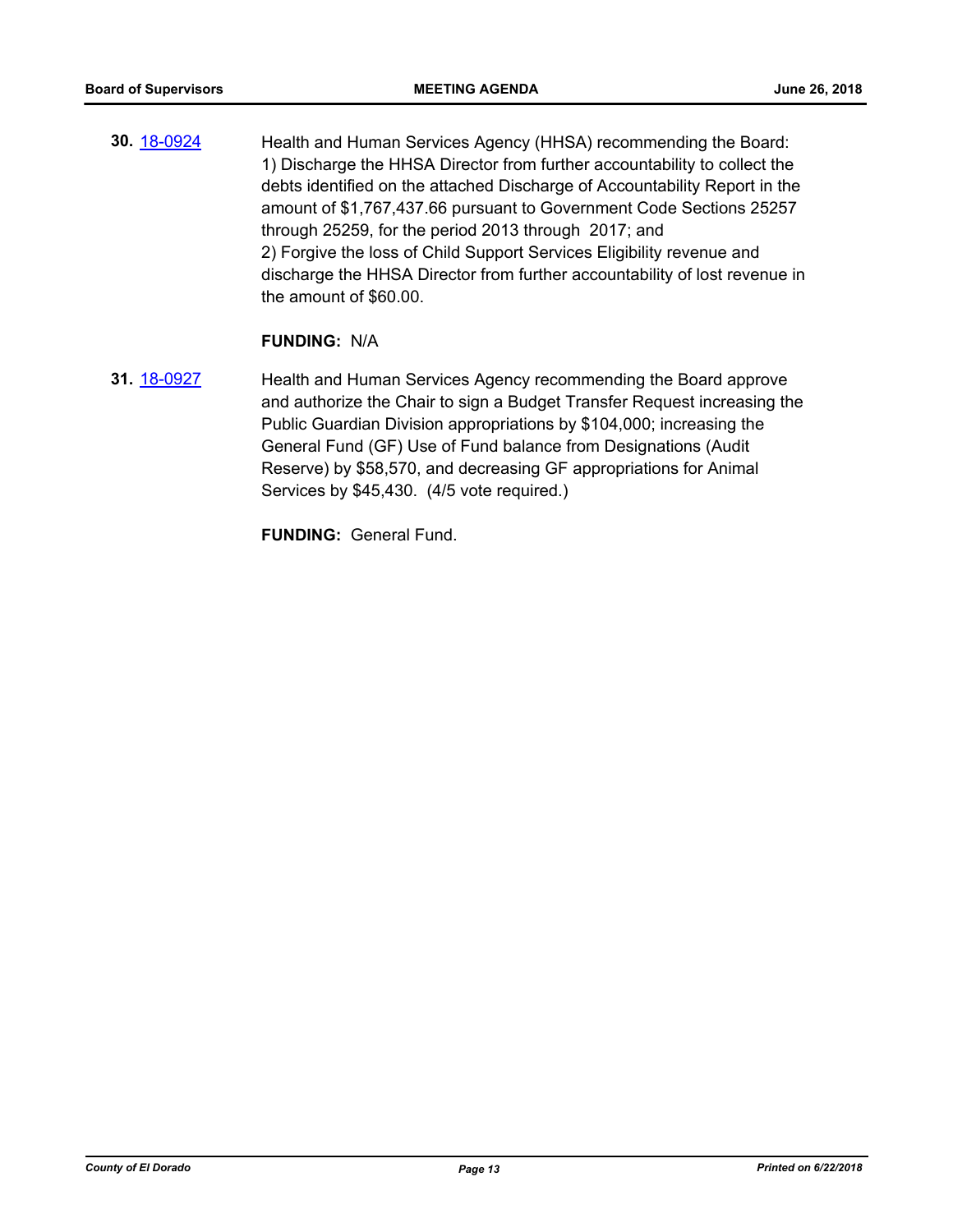#### **LAND USE AND DEVELOPMENT - CONSENT ITEMS**

**32.** [18-0532](http://eldorado.legistar.com/gateway.aspx?m=l&id=/matter.aspx?key=23877) El Dorado County Air Quality Management District (AQMD) recommending the Board, acting as the AQMD Board of Directors, adopt and authorize the Chair to sign Resolution 133-2018 approving the Fiscal Year 2018/19 recommended budget for the El Dorado County AQMD, in the budget there are a stationary source fees and dust plan fees increases of 2.8% based upon the change in the California Consumer Price Index. (Cont. 6/5/2018, Item 34)

**FUNDING:** Permit revenues, State surcharge fees, Grants.

**33.** [18-0329](http://eldorado.legistar.com/gateway.aspx?m=l&id=/matter.aspx?key=23672) Community Development Services, Department of Transportation, recommending the Board consider the following: 1) Approve and authorize the Chair to sign the Integrated Regional Water Management Plan Intergovernmental Grant Administration Agreement 18-31215, awarding funds of \$74,563, for planning associated with the CSA #5 Erosion Control Project, and 2) Authorize the Director of Transportation to execute any future amendments or modifications to this Intergovernmental Grant Administration Agreement that do not increase the current grant amount of \$74,563.

**FUNDING:** California Proposition 1 Grant Program (100%).

**34.** [18-0366](http://eldorado.legistar.com/gateway.aspx?m=l&id=/matter.aspx?key=23709) Community Development Services, Department of Transportation, recommending the Board approve and authorize the Chair to sign Easement Deed LD 2110-12-10003, granting to Pacific Gas and Electric Company and Pacific Bell Telephone Company dba AT&T California a Public Utilities Easement across County-owned parcel APN 079-030-13, for the Sly Park Road at Clear Creek Bridge Replacement Project, CIP 77115.

**FUNDING:** N/A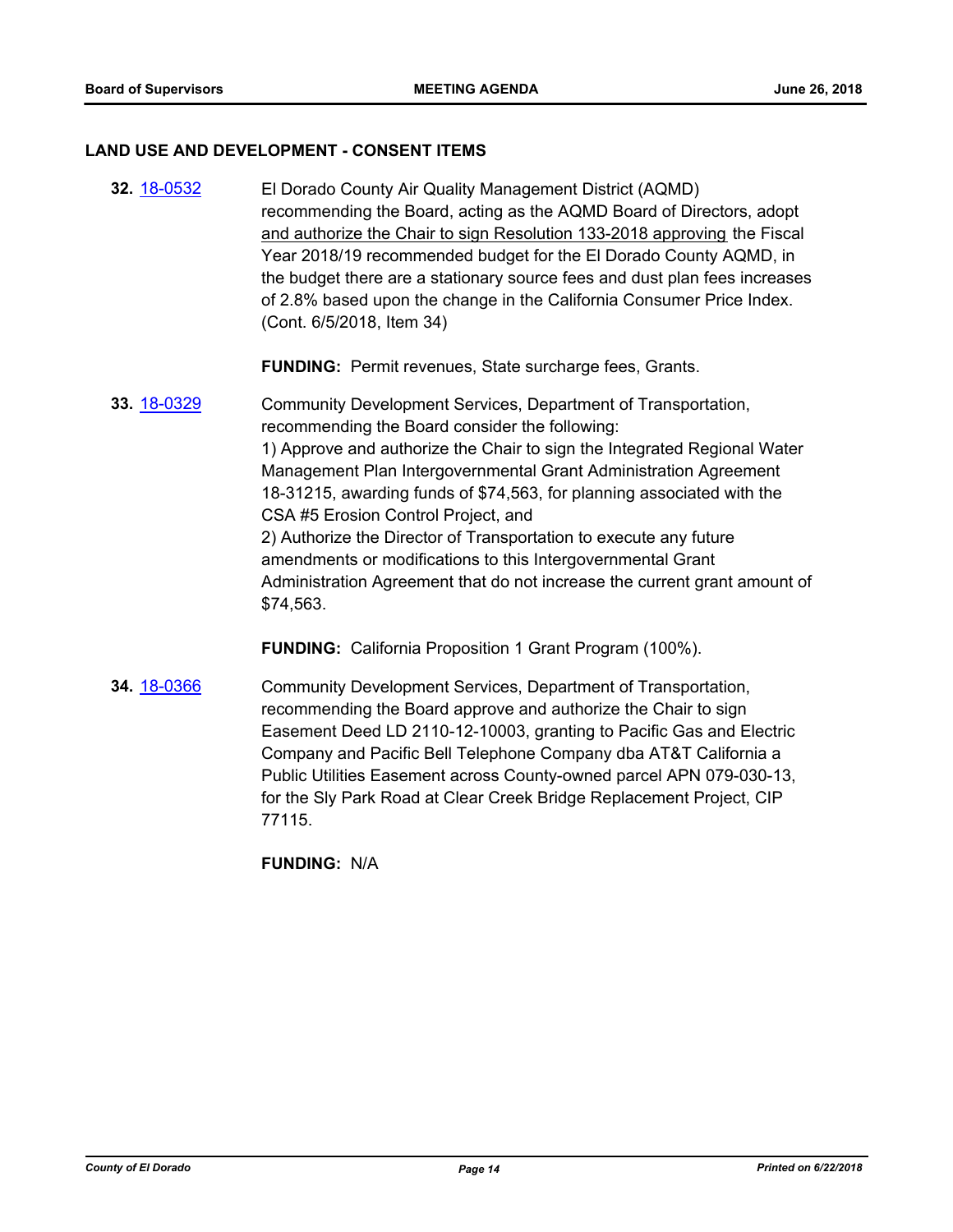| 35. 18-0409 | Community Development Services, Department of Transportation,<br>recommending the Board consider the following pertaining to the Lakeview<br>Drive Road Repair Project, Contract PW 18-31215, CIP 78722, Contract<br>2752:<br>1) Approve and adopt the Plans and Contract Documents and authorize<br>the Chair to sign the Plans; and<br>2) Authorize advertisement for construction bids.                                                                                                                                                                                                                                                                                                                                                                                                             |
|-------------|--------------------------------------------------------------------------------------------------------------------------------------------------------------------------------------------------------------------------------------------------------------------------------------------------------------------------------------------------------------------------------------------------------------------------------------------------------------------------------------------------------------------------------------------------------------------------------------------------------------------------------------------------------------------------------------------------------------------------------------------------------------------------------------------------------|
|             | <b>FUNDING:</b> Local and State discretionary funding initially (100%), with<br>Department of Transportation staff working with the Federal Emergency<br>Management Agency (FEMA) and the California Office of Emergency<br>Services to obtain reimbursement. (Local, State, and Federal)                                                                                                                                                                                                                                                                                                                                                                                                                                                                                                              |
| 36. 18-0686 | Community Development Services, Department of Transportation,<br>recommending the Board consider the following pertaining to the 2018<br>Marshall Road Pavement Rehabilitation Project, PW 18-31212, Project No<br>49307, and Contract 2932:<br>1) Award the Construction Contract to Western Engineering Contractors,<br>Inc. who submitted the lowest responsive, responsible bidder, for<br>\$471,947.00;<br>2) Approve and authorize the Chair to sign the Construction Contract,<br>subject to review and approval by County Counsel and Risk Management;<br>and<br>3) Authorize the Director of Transportation to sign an Escrow Agreement, if<br>requested by the Contractor and in accordance with Public Contract Code<br>Section 22300, for the purpose of holding Contract retention funds. |
| 37. 18-0836 | <b>FUNDING:</b> Local Discretionary Funds. (100% - Local, Road Fund)<br>Community Development Services, Department of Transportation,<br>recommending the Board consider the following pertaining to the White<br>Meadow Road and Peavine Ridge Road Storm Damage Repair Project,<br>PW No. 17-31162, CIP No. 78711:<br>1) Approve and adopt the Plans and Contract Documents and authorize<br>the Chair to sign the Plans; and<br>2) Authorize advertisement for construction bids.<br><b>FUNDING:</b> Local and State discretionary funding initially (100%), with<br>Transportation staff working with the Federal Emergency Management<br>Agency and California Office of Emergency Services to obtain<br>reimbursement. (Local/State/Federal)                                                     |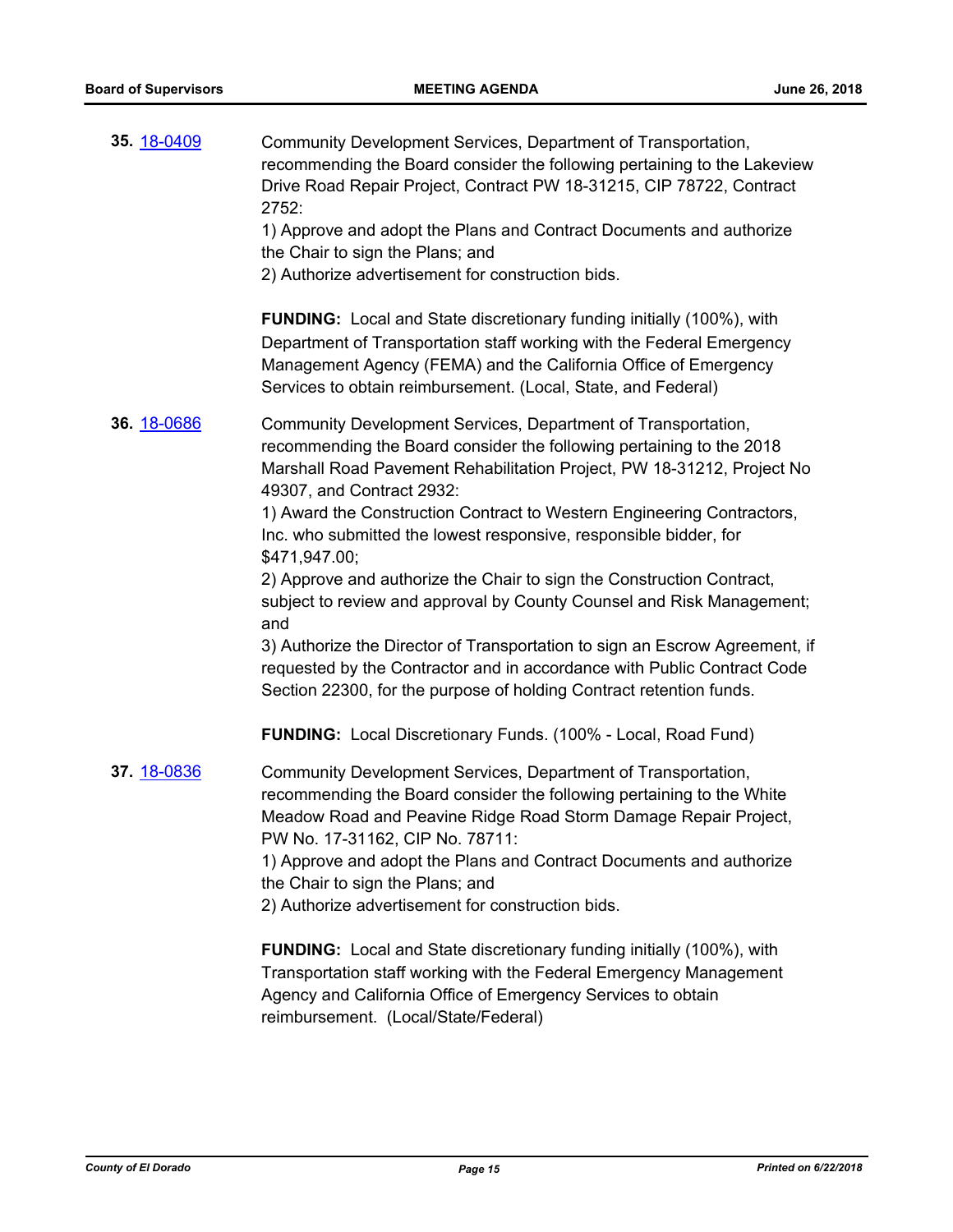**38.** [18-0869](http://eldorado.legistar.com/gateway.aspx?m=l&id=/matter.aspx?key=24216) Community Development Services, Department of Transportation, recommending the Board approve and authorize the Chair to sign Funding Agreement 2914 with the El Dorado County Air Quality Management District, in the amount of \$215,960 with a term ending March 1, 2020, to provide funding for the construction phase of the El Dorado Trail - Missouri Flat Road to El Dorado Project, CIP 97014.

> **FUNDING:** California Department of Motor Vehicles Assembly Bill 2766 Subvention Funds as issued by the Air Quality Management District Grant Program.

**39.** [18-0879](http://eldorado.legistar.com/gateway.aspx?m=l&id=/matter.aspx?key=24226) Community Development Services, Department of Transportation, recommending the Board take the following actions pertaining to the 2017 Happy Valley Road Storm Damage Repair, Contract 2769, PW 17-31206, CIP 78724:

> 1) Award the Construction Contract to the lowest responsive, responsible bidder, Trinity River Construction, Inc.;

2) Approve and authorize the Chair to sign the Construction Contract, subject to review and approval by County Counsel and Risk Management; and

3) Authorize the Director of Transportation to sign an Escrow Agreement, if requested by the Contractor and in accordance with Public Contract Code Section 22300, for the purpose of holding Contract retention funds.

**FUNDING**: Local and State discretionary funding initially (100% Road Fund), with Department of Transportation staff working with the Federal Emergency Management Agency and the California Office of Emergency Services to obtain reimbursement. (Local, State, and Federal)

**40.** [18-0903](http://eldorado.legistar.com/gateway.aspx?m=l&id=/matter.aspx?key=24251) Community Development Services, Department of Transportation, recommending the Board approve and authorize the Chair to sign the Sixth Amendment to Subdivision Improvement Agreement AGMT 07-1495 with K. Hovnanian at Blackstone, LLC and Lennar Communities, Inc., for West Valley Village, Unit 6C extending the performance period to February 7, 2019.

**FUNDING:** Developer Funded.

**41.** [18-0961](http://eldorado.legistar.com/gateway.aspx?m=l&id=/matter.aspx?key=24309) Community Development Services, Department of Transportation and Chief Administrative Office, recommending the Board approve and authorize the Chair to sign a budget transfer adjusting the budget for Fiscal Year (FY) 2017/18 to allow for a general fund contribution to the Road Fund in the amount of \$68,000 to reimburse the Road Fund for negative interest charged during FY 2017/2018.

**FUNDING:** General Fund.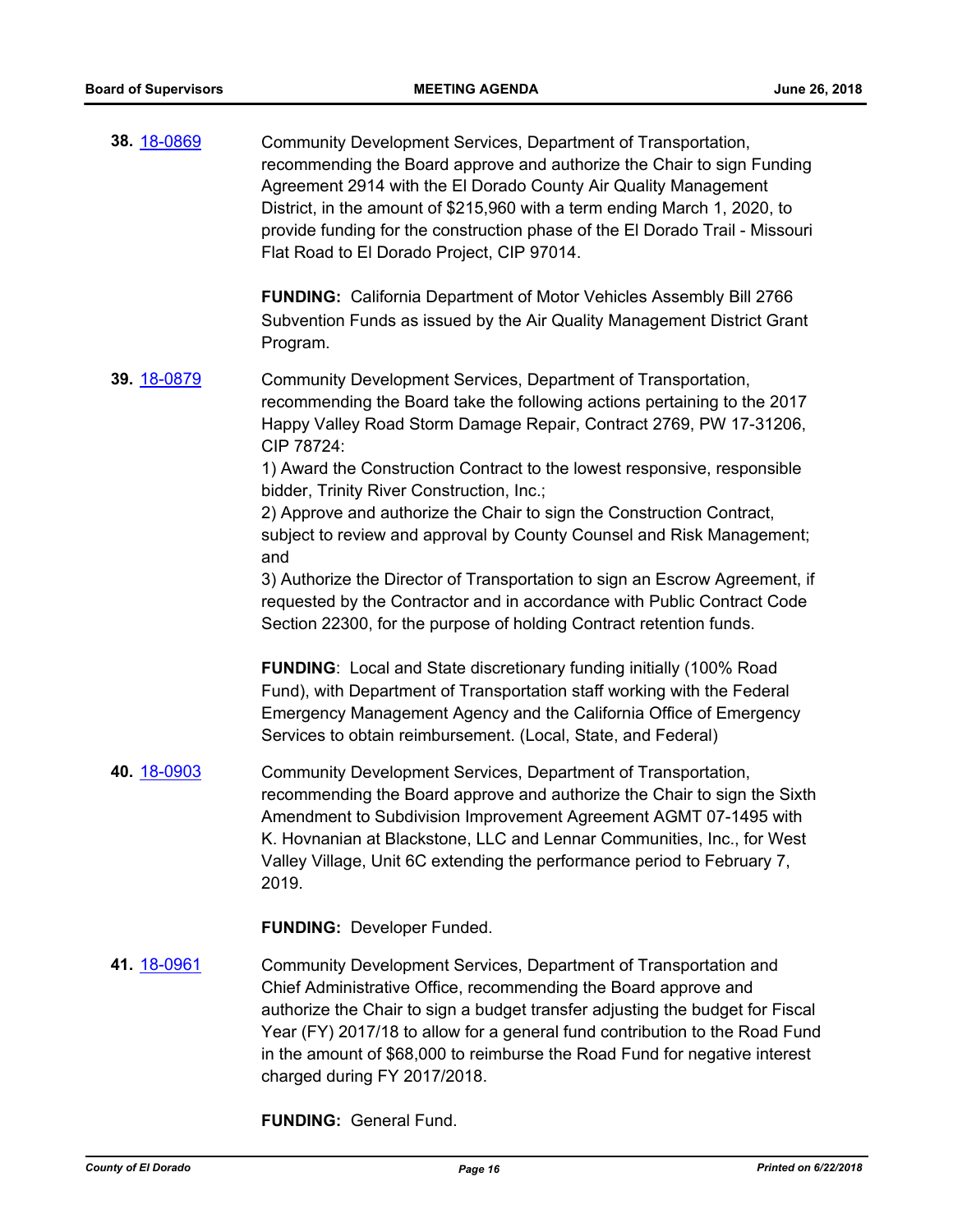**42.** [18-0731](http://eldorado.legistar.com/gateway.aspx?m=l&id=/matter.aspx?key=24078) Community Development Services, Environmental Management Department, recommending the Board approve and authorize the Chair to sign Funding Agreement 3038 with The Clean Tahoe Program to provide litter abatement services in the Lake Tahoe Basin, with a term covering the period of June 26, 2018 through June 30, 2021, and with compensation commensurate with imposed per parcel fees estimated at \$29,000 for Fiscal Year 2018/19 and similar amounts for subsequent years in accordance with the annual resolution adopted by the Board authorizing the collection of waste management fees.

> **FUNDING:** County Service Area No. 10, Zone C Parcel Fees. (No Federal Funds)

**43.** [18-0885](http://eldorado.legistar.com/gateway.aspx?m=l&id=/matter.aspx?key=24232) Community Development Services, Planning and Building Department, recommending the Board approve and authorize the Chair to sign the Cooperative Agreement in the Amount of \$40,000 per year with the Bureau of Land Management to fund and support the Preserve Manager (\$25,000) and management activities (\$15,000) at the Pine Hill Preserve during the 2018-2023 Federal Fiscal Years.

**FUNDING:** Rare Plant Mitigation Fees. (100% - Local)

**44.** [18-0889](http://eldorado.legistar.com/gateway.aspx?m=l&id=/matter.aspx?key=24236) Community Development Services, Planning and Building Department, recommending the Board approve and authorize the Chair to sign the Cooperative Management Agreement renewal with the Bureau of Land Management and other agencies for management of eight rare plant species and the ecosystem that they inhabit, known as the Pine Hill Preserve, for a period of ten years from October 1, 2016 terminating on September 30, 2026.

**FUNDING:** N/A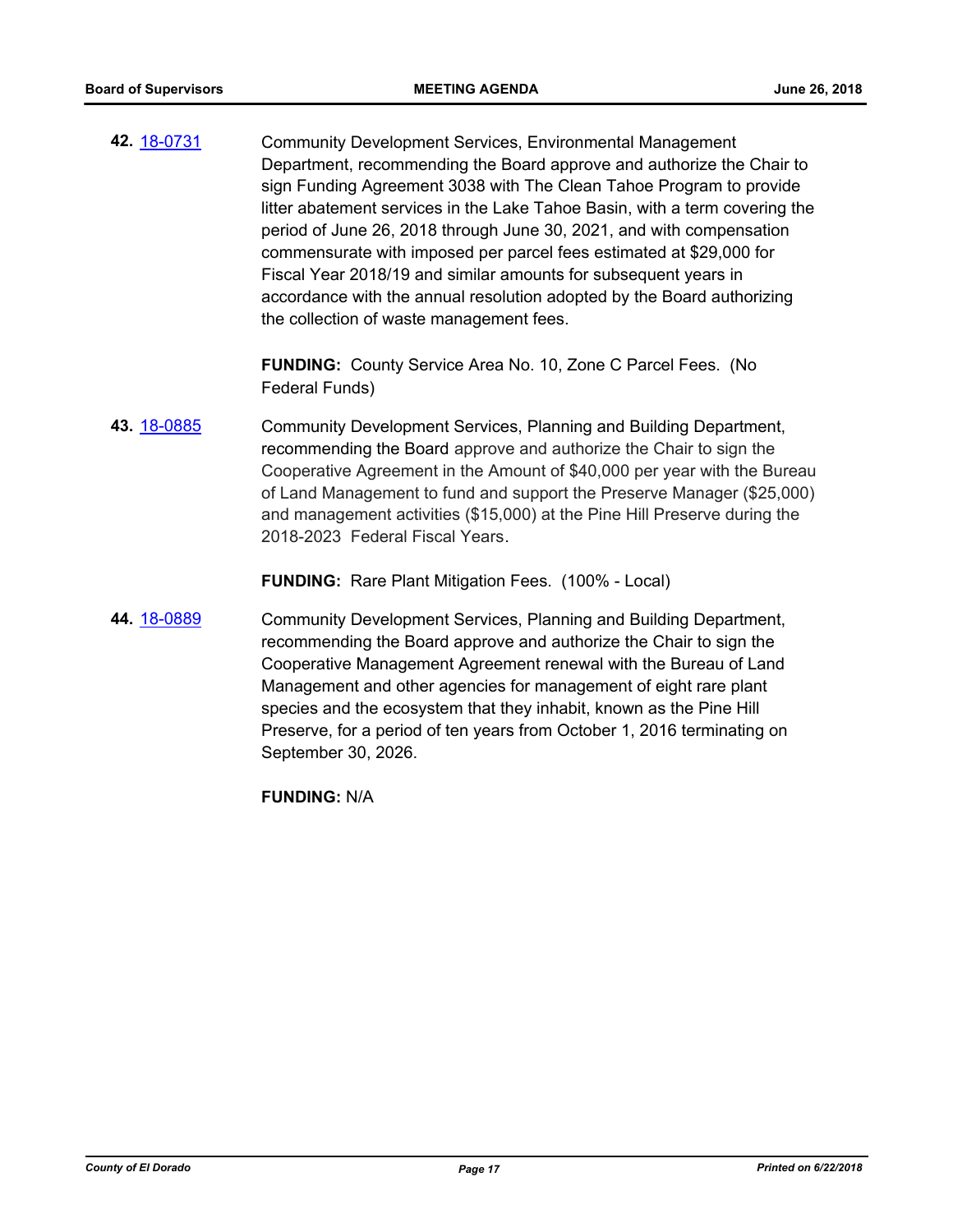#### **LAW AND JUSTICE - CONSENT ITEMS**

**45.** [18-0888](http://eldorado.legistar.com/gateway.aspx?m=l&id=/matter.aspx?key=24235) District Attorney recommending the Board approve and authorize the Purchasing Agent to increase the total Not to Exceed amount to Agreement 425-S1311 (FENIX 810) with LexisNexis (Reed Elsevier) by the amount of \$6,177 to correct a clerical error, increasing the total Not to Exceed amount from \$277,348 to \$283,525 for the term of April 1, 2013 through March 31, 2023.

**FUNDING:** General Fund.

**46.** [18-0543](http://eldorado.legistar.com/gateway.aspx?m=l&id=/matter.aspx?key=23888) Sheriff's Office recommending the Board approve and authorize the Chair to sign Amendment II to Agreement 437-S1211(FENIX 832) with TracNet Corporation for software maintenance related to the Jail and Records management system, to amend the scope of work to include a new service related to inmate trust accounts, and to correct an error in the contract compensation, increasing the total amount of the contract by \$69,520 for a total not to exceed amount of \$1,345,957 for the ten-year period.

**FUNDING:** General Fund.

## **END CONSENT CALENDAR**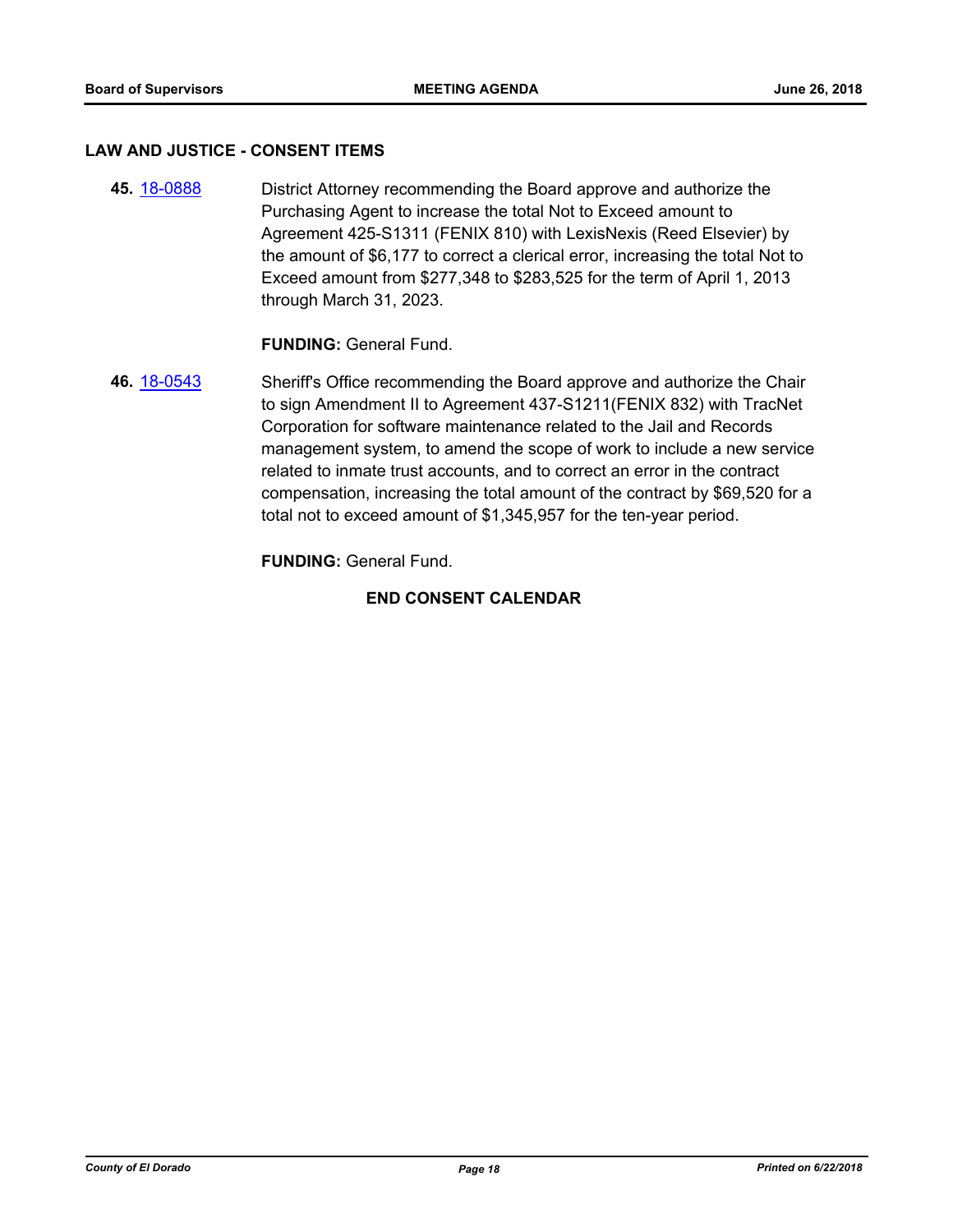#### **DEPARTMENT MATTERS (Items in this category may be called at any time)**

**47.** [18-0874](http://eldorado.legistar.com/gateway.aspx?m=l&id=/matter.aspx?key=24221) Health and Human Services Agency recommending the Board consider the following: 1) Adopt the County's Mental Health Services Act (MHSA) Fiscal Year (FY) 2018-19 Annual Update, including the Reversion Reallocation Expenditure Plan; and 2) Authorize implementation of MHSA FY 2018-19 Annual Update through June 30, 2019, or until the FY 2019-20 Annual Update is adopted by the Board, whichever occurs at the later date. (Est. Time 15 Min.) **FUNDING:** State Mental Health Services Act, with expenditure offsets from other Federal, State, and Local Funding Sources. **48.** [18-0446](http://eldorado.legistar.com/gateway.aspx?m=l&id=/matter.aspx?key=23791) Health and Human Services Agency, Sheriff's Office, and Probation Department recommending the Board consider the following: 1) Approve and authorize the Chair to sign Amendment 6 to Agreement for Services 76 with California Forensic Medical Group for the provision of health services in the two jail facilities and the two juvenile detention facilities, thereby extending the term for a period of six months to be July 1, 2013 through December 31, 2018, and increasing the maximum obligation of the Agreement by \$1,901,622.32 effective July 1, 2018, for a new total maximum obligation of \$12,488,463.73 for the term of the Agreement; and 2) Authorize the Purchasing Agent, or designee, to execute further documents relating to Agreement for Services 76, including amendments which do not increase the maximum dollar amount or term of the Agreement, and contingent upon approval by County Counsel and Risk Management. (Est. Time: 10 Min.)

**FUNDING:** General Fund.

#### **49.** [18-0970](http://eldorado.legistar.com/gateway.aspx?m=l&id=/matter.aspx?key=24318) Probation Department recommending the Board

1) Make findings that it is more economical and feasible to contract out in accordance with Chapter 3.13, Section 3.13.030 of the County Contracting Out Ordinance to contract out for pre-apprenticeship instruction than to obtain the facilities, personnel, training materials, tools, and equipment necessary to provide such services; and

2) Approve and authorize the Chair to sign Agreement for Services 3106 with Northern California Construction Training to provide an apprenticeship program to increase the skillsets of the clients of the El Dorado County Probation Department. This agreement is for a one (1) year term effective July 1, 2018 through June 30, 2019 for a Not to Exceed Amount of \$198,287.00. (Est. Time: 10 Min.)

**FUNDING:** Fiscal Year 2018-19 AB109 and Community Corrections Partnership**.**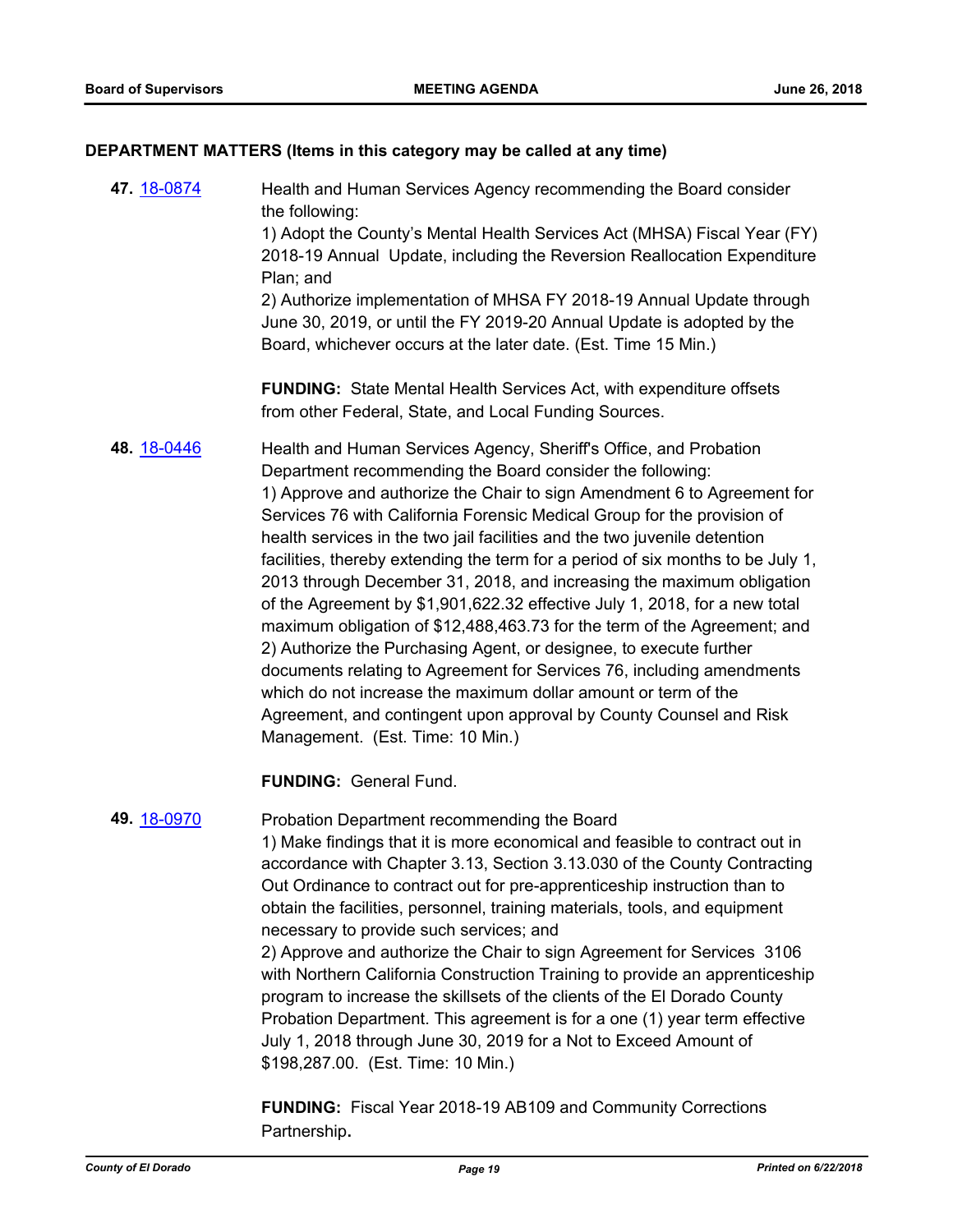**50.** [18-0993](http://eldorado.legistar.com/gateway.aspx?m=l&id=/matter.aspx?key=24342) Community Development Services, Department of Transportation, recommending the Board provide direction to Staff on which of the following alternatives they would like Staff to pursue regarding a Transportation Sales Tax Proposal for Road Maintenance: Alternative 1) Direct Staff to move forward with placing the following draft ballot measure language on the November 2018 election, requesting voters to support a ½ cent Special Sales Tax, increasing the tax rate from 7.25% to 7.75% in the unincorporated area of the County, and return to the Board on July 17, 2018 with final ballot measure/ordinance language, including an expenditure plan and a return to source provision: In the event Senate Bill 1, The Road Repair and Accountability Act of 2017, is repealed by voters in November 2018, shall an ordinance be adopted for a ½ cent special sales tax, lasting for 20 years and providing approximately \$6,500,000 annually, to be used for the sole purpose of maintaining roads in the unincorporated area of El Dorado County, and requiring a citizen oversight committee to monitor and report on the use of said funds? OR

> Alternative 2) Direct Staff to return to the Board for further direction after a determination is made on the November 2018 election regarding the repeal of SB1. (Est. Time: 30 Min.)

**FUNDING:** General Fund - Sales Tax.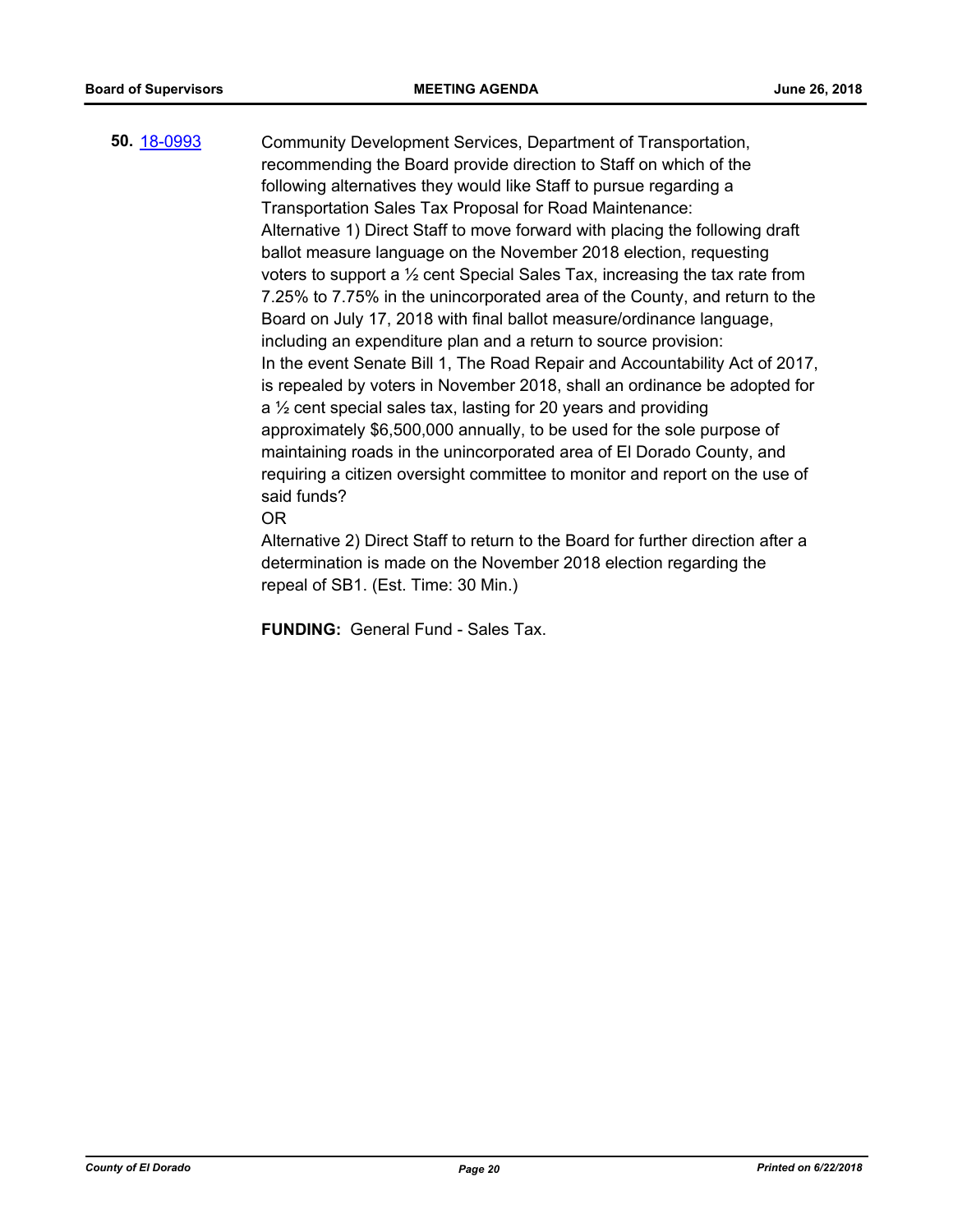#### **9:30 A.M. - TIME ALLOCATION**

**51.** [18-0873](http://eldorado.legistar.com/gateway.aspx?m=l&id=/matter.aspx?key=24220) HEARING - Surveyor's Office recommending the Board: 1) Approve and authorize the Chair to sign Resolution **130-2018** to name a segment of State Route 49 to Wagon View Road. This segment of State Route 49 is set to be realigned as part of the Diamond Springs Parkway project. This realignment will result in the existing 2-lane State Route 49 segment from the north end of the commercial property identified as Assessor's Parcel 054-342-31 to Black Rice Road, converting to a frontage road serving the residential parcels, and will provide separation from State Route 49 traffic. The name will become effective the same day that the new State Route 49 segment is opened for traffic; and 2) Approve and authorize the naming of an unnamed court that is owned by the County of El Dorado. The court takes access off of the subject section of State Route 49 and serves Assessor's Parcels: 054-351-03, 054-351-17, 054-351-18, 054-351-31 and 054-351-32. The proposed name for this access is Wagon View Court and will become effective the same day that the new State Route 49 segment is opened for traffic. (Est. Time: 5 Min.)

#### **FUNDING:** N/A

**52.** [18-0979](http://eldorado.legistar.com/gateway.aspx?m=l&id=/matter.aspx?key=24327) Chief Administrative Office, Facilities Division, recommending the Board: 1) Approve and authorize the Chair to sign Resolution **131-2018**, approving the Form of and Authorizing the Execution and Delivery of a Site Lease and a Facilities Lease and Authorizing Certain Additional Actions related to the issuance of Certificates of Participation in connection with the \$57,140,000 financing for the construction of the Public Safety Facility under the United States Department of Agriculture Rural Development's Community Facilities Loan Program (4/5 vote required); and 2) Authorize the Deputy Chief Administrative Officer to sign IRS Form 8038-G with Certificate of Mailing. (Est. Time: 10 Min.)

#### **FUNDING:** General Fund.

**53.** [18-0936](http://eldorado.legistar.com/gateway.aspx?m=l&id=/matter.aspx?key=24284) Chief Administrative Office, Facilities Division, recommending the Board: 1) Approve the 90% complete Plans & Specifications for the Public Safety Facility Morgue and Evidence Buildings; and 2) Delegate authority to the Facilities Manager to approve the remaining 10% of the Plans & Specifications for the same in advance of their construction. (Est. Time: 10 Min.)

> **FUNDING:** United States Department of Agriculture Loan. (General Fund)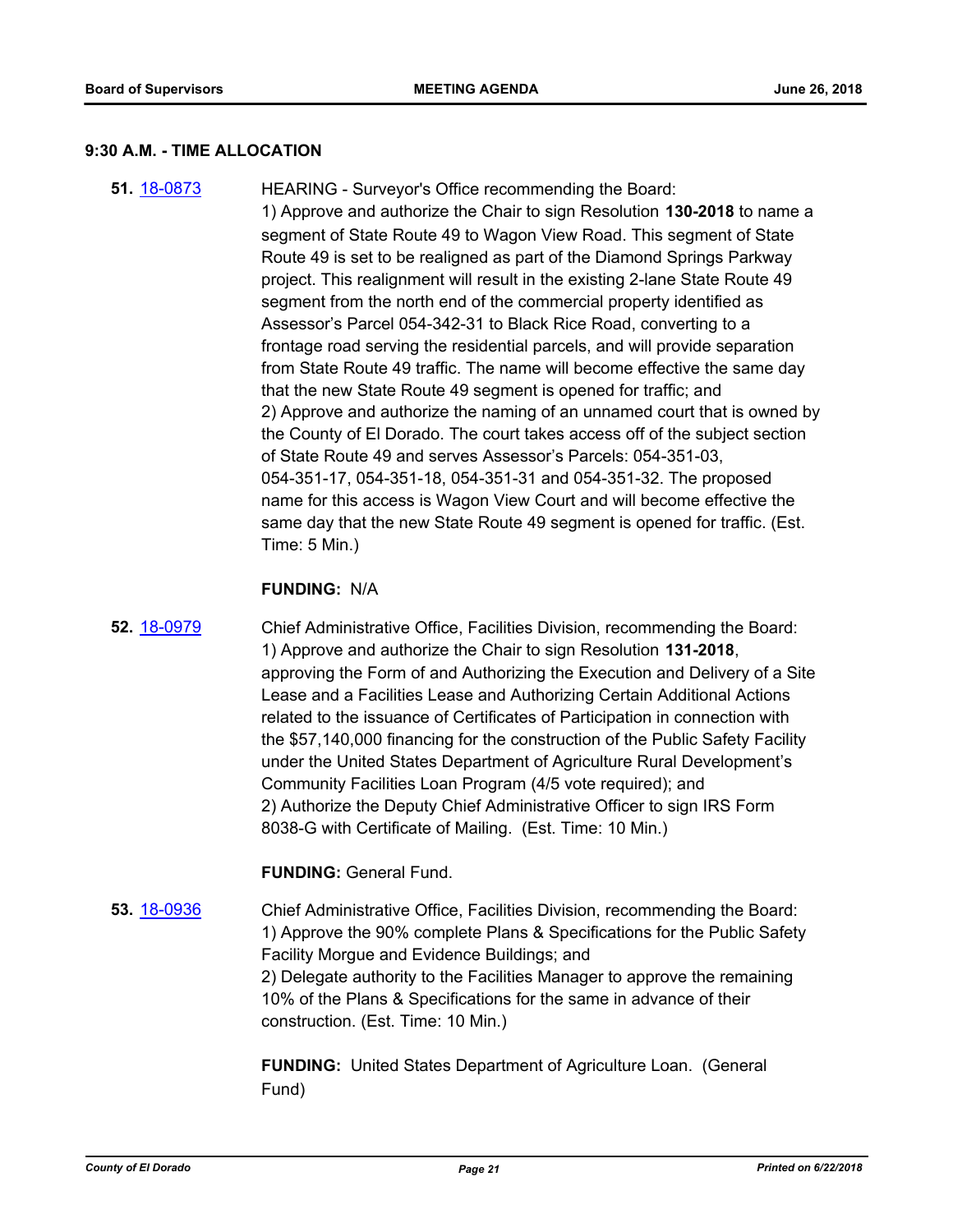**54.** [18-0988](http://eldorado.legistar.com/gateway.aspx?m=l&id=/matter.aspx?key=24336) Chief Administrative Office and County Counsel recommending the Board consider and provide direction to staff on six County Charter sections identified for possible amendment by ballot measure. (Est. 1 Hr.)

**FUNDING:** General Fund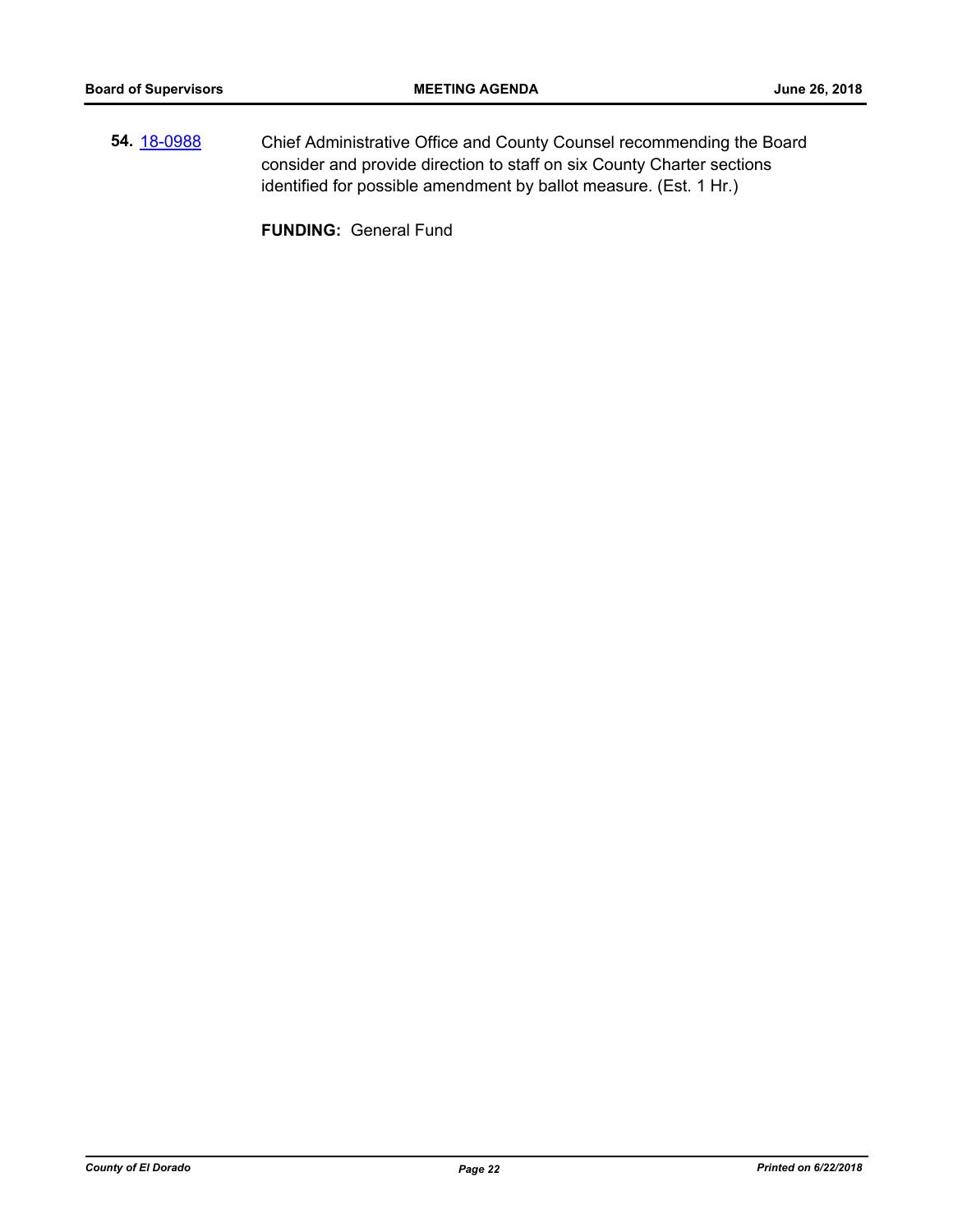# **10:30 A.M. - TIME ALLOCATION**

| 55. 18-0987 | Community Development Services, Administration and Finance,<br>recommending the Board:<br>1) Receive a presentation detailing El Dorado County cemetery program<br>operations, trends, legal questions, and benchmark information on other<br>California counties' cemetery operations; and<br>2) Provide direction regarding the cemetery program service level. (Est.<br>Time: 50 Min.)                                                                                                                                                                                    |  |
|-------------|------------------------------------------------------------------------------------------------------------------------------------------------------------------------------------------------------------------------------------------------------------------------------------------------------------------------------------------------------------------------------------------------------------------------------------------------------------------------------------------------------------------------------------------------------------------------------|--|
|             | <b>FUNDING:</b> Cemetery fees, Zone of Benefit tax, and General Fund.                                                                                                                                                                                                                                                                                                                                                                                                                                                                                                        |  |
| 56. 17-1213 | Community Development Services, Administration and Finance Division,<br>recommending the Board approve the Adopt-a-Cemetery-Project<br>Program; direct staff to establish a working group of volunteers to assist<br>with adoption and coordination of cemetery projects, train volunteers and<br>provide guidance as needed, and monitor projects to ensure the success<br>of the program; and authorize staff to make necessary minor changes to<br>the program as it is implemented, if needed, with County Counsel and Risk<br>Management approval. (Est. Time: 10 Min.) |  |

**FUNDING:** Cemetery Fees and General Fund.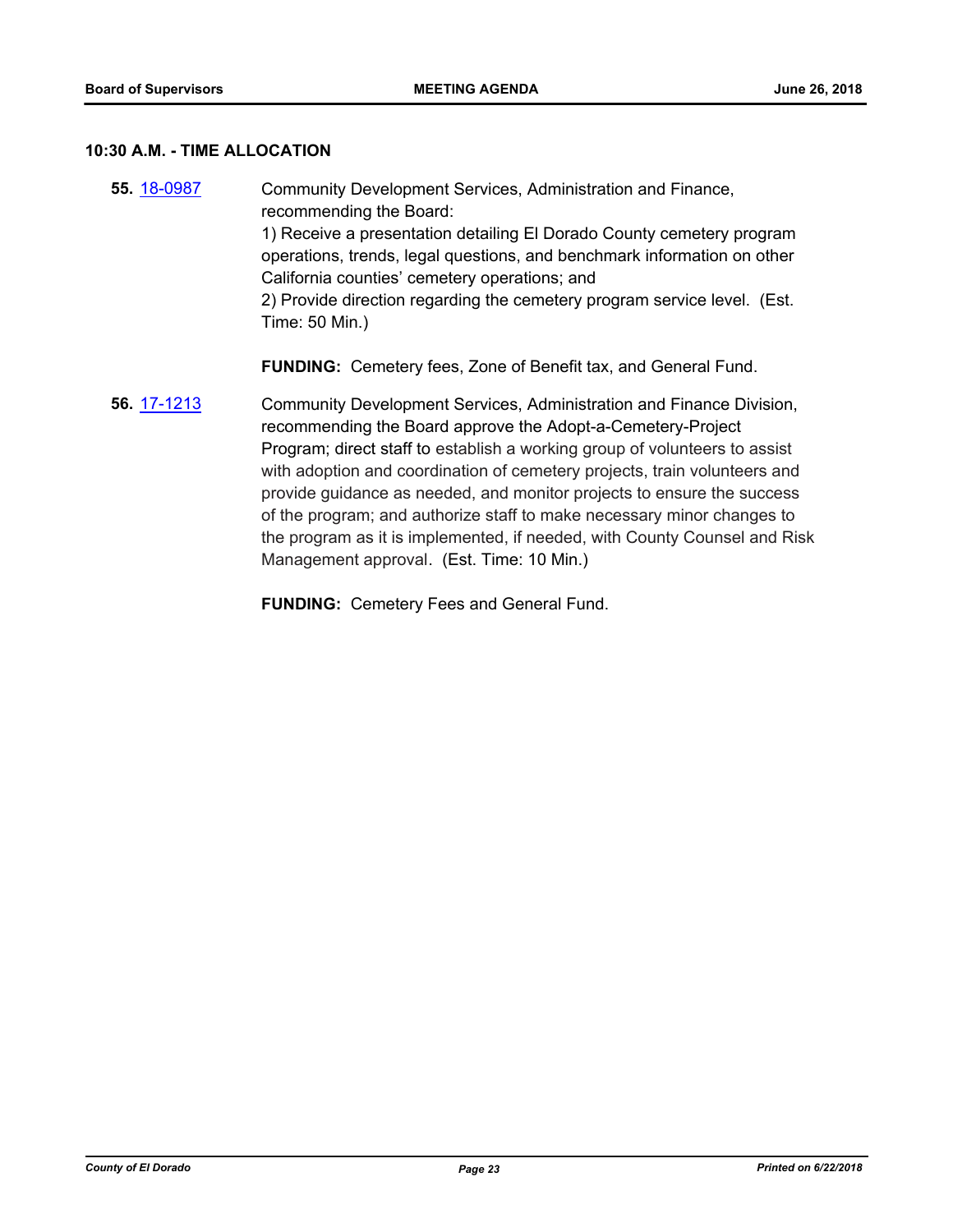#### **11:30 A.M. - TIME ALLOCATION**

**57.** [18-0981](http://eldorado.legistar.com/gateway.aspx?m=l&id=/matter.aspx?key=24329) Supervisor Ranalli recommending the Board:

1) Receive presentation by Linda George, Founder of the El Dorado Quilt Trail Project, providing a history on Barn Quilts and how the American Quilt Trail Movement inspired the effort to establish "The Quilt Trail Project" in El Dorado County;

2) Accept from Linda George items created by Linda George on behalf of The Quilt Trail Project to be presented to dignitaries of El Dorado County's sister city, Warabi, Japan, as part of the El Dorado County Chapter of People to People's participation in the International Youth Summit 2018 in Warabi, Japan;

3) Receive a presentation from Janet Sambucetti, President of the El Dorado County Chapter of People to People on the history of El Dorado County's prosperous relationship with sister city Warabi, Japan that includes both El Dorado County and Warabi, Japan hosting cultural exchanges that allow youth from both "sister cities" to experience another culture;

4) Present to Janet Sambucetti the items created by Linda George to present to Warabi, Japan dignitaries on behalf of El Dorado County to thank the City of Warabi for hosting youth from El Dorado County as part of this year's People to People Youth Summit; and

5) Approve and authorize the signatures of all five members of the Board on a Certificate of Recognition to acknowledge Linda George for her artistic work and contribution of the quilted items she created to represent El Dorado County's gratitude to the City of Warabi, Japan for graciously hosting youth from El Dorado County as part of this year's People to People International Youth Summit. (Est. Time: 20 Min.)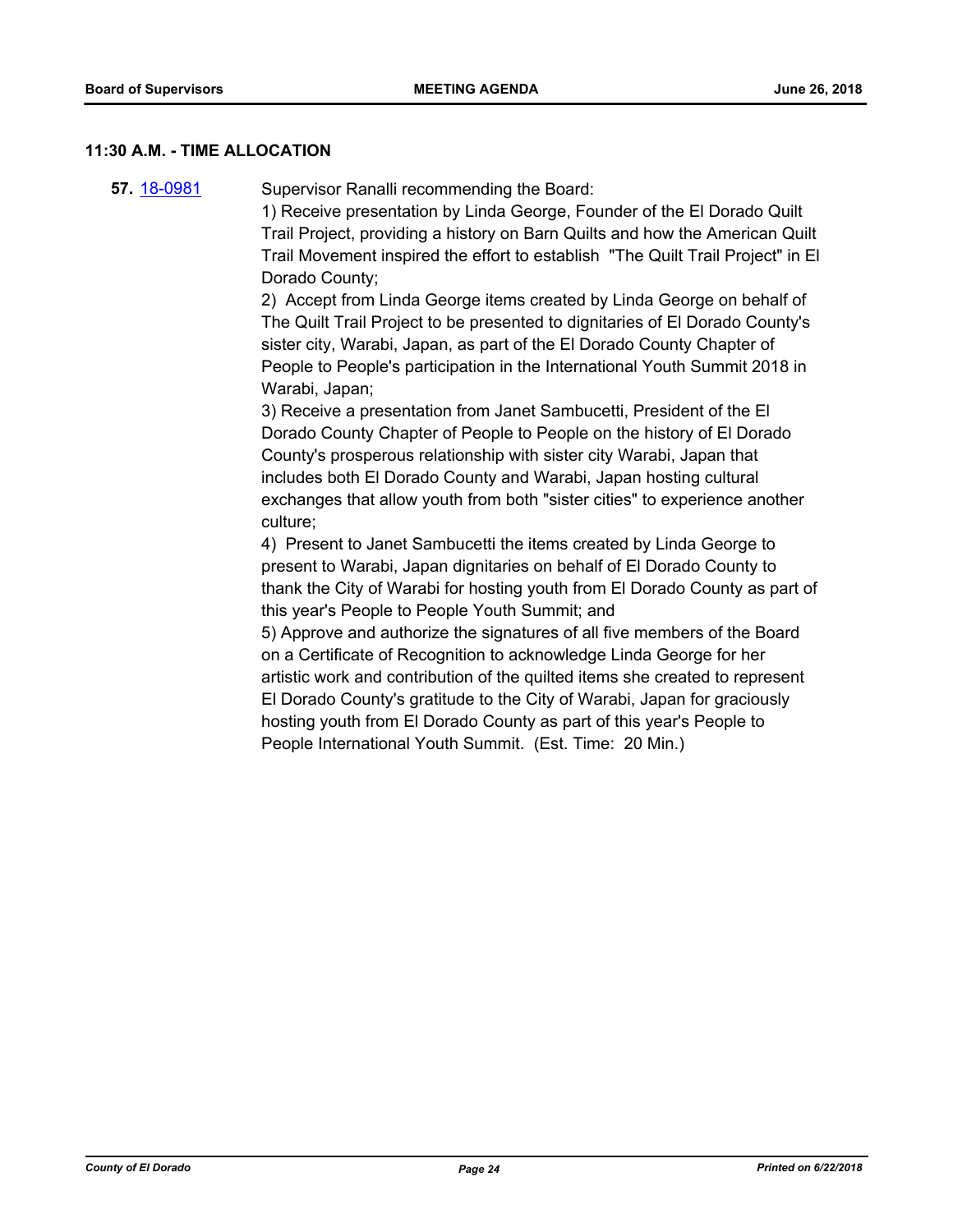#### **1:00 P.M. - TIME ALLOCATION**

**58.** [18-0868](http://eldorado.legistar.com/gateway.aspx?m=l&id=/matter.aspx?key=24215) HEARING - To consider the recommendation of the Planning Commission on the Cameron Ranch project (Rezone Z17-0001/Planned Development PD17-0001/Tentative Subdivision Map TM17-1531) for the following requests: (1) Tentative Subdivision Map, Rezone, and Planned Development that would allow for the construction of 41 single-family residential units (32 attached, 9 Detached); (2) Rezone to add the Planned Development combined zone to complement the existing Multi-unit Residential zone; and (3) Design Waivers of the El Dorado County Design and Improvement Standard Manual on property identified by Assessor's Parcel Numbers 102-110-24, 102-110-14, and 102-421-01, consisting of 5.6 acres, in the Cameron Park area, submitted by Starbuck Road 56, LLC; and staff recommending the Board take the following actions: 1) Adopt the Mitigated Negative Declaration based on the Initial Study (Attachments F-I, Exhibit U); 2) Approve Z17-0001 rezoning Assessor's Parcel Numbers 102-110-24, 102-110-14, and 102-421-01 from Multi-Unit Residential, Design Review-Community Overlay to Multi-Unit Residential, Design Review-Community Overlay, Planned Development based on the Findings presented (Attachment B); 3) Approve Tentative Subdivision Map TM17-1531 based on the Findings (Attachment B) and subject to the Conditions of Approval (Attachment C) as presented; 4) Approve the following Design Waivers for the modification of subdivision road improvement Standard Plan 101B as the Findings could be met (Attachment B): (a) Drive D: Reduction of right-of-way width from 50 feet to 39 feet; and Reduction in sidewalk width from 6 feet to 4 feet; (b) Drives A, B, and C: Reduction of right-of-way width from 50 feet to 26 feet; and Reduction of road width from 28 feet to 25 feet; (c) Drive E: Reduction of right-of-way width from 50 feet to 45 feet; Reduction in sidewalk width to 4 feet wide; and Reduction in cul-de-sac blub to 42.5-foot radius; and (d) Reduction in driveway setback from curb returns from 25 feet to 4.5 feet; and 5) Adopt Ordinance **5086** for said rezone (Attachment A). (Supervisorial

District 4) (Est. Time: 30 Min.)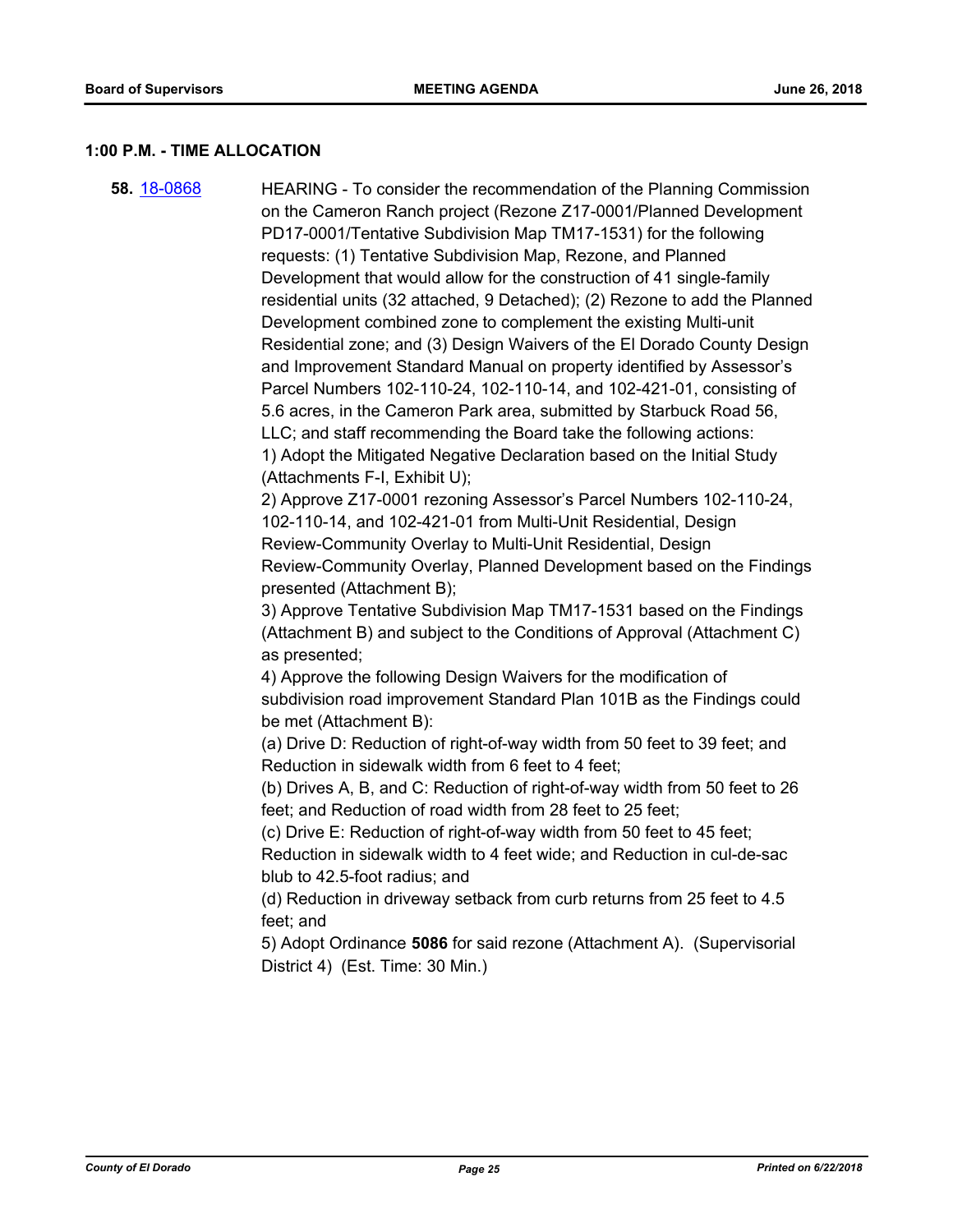## **1:30 P.M. - TIME ALLOCATION**

**59.** [18-0950](http://eldorado.legistar.com/gateway.aspx?m=l&id=/matter.aspx?key=24298) Broadband Ad Hoc Committee, in coordination with the Chief Administrative Office, recommending the Board receive and file a presentation and report from NeoConnect focusing on Broadband planning efforts and the related Broadband Feasibility Study currently being conducted in El Dorado County, and provide any necessary direction or feedback to staff and the Ad Hoc Committee. (Est. Time: 1.5 Hr.)

> **FUNDING:** 50% Economic Development Administration grant, 50% General Fund.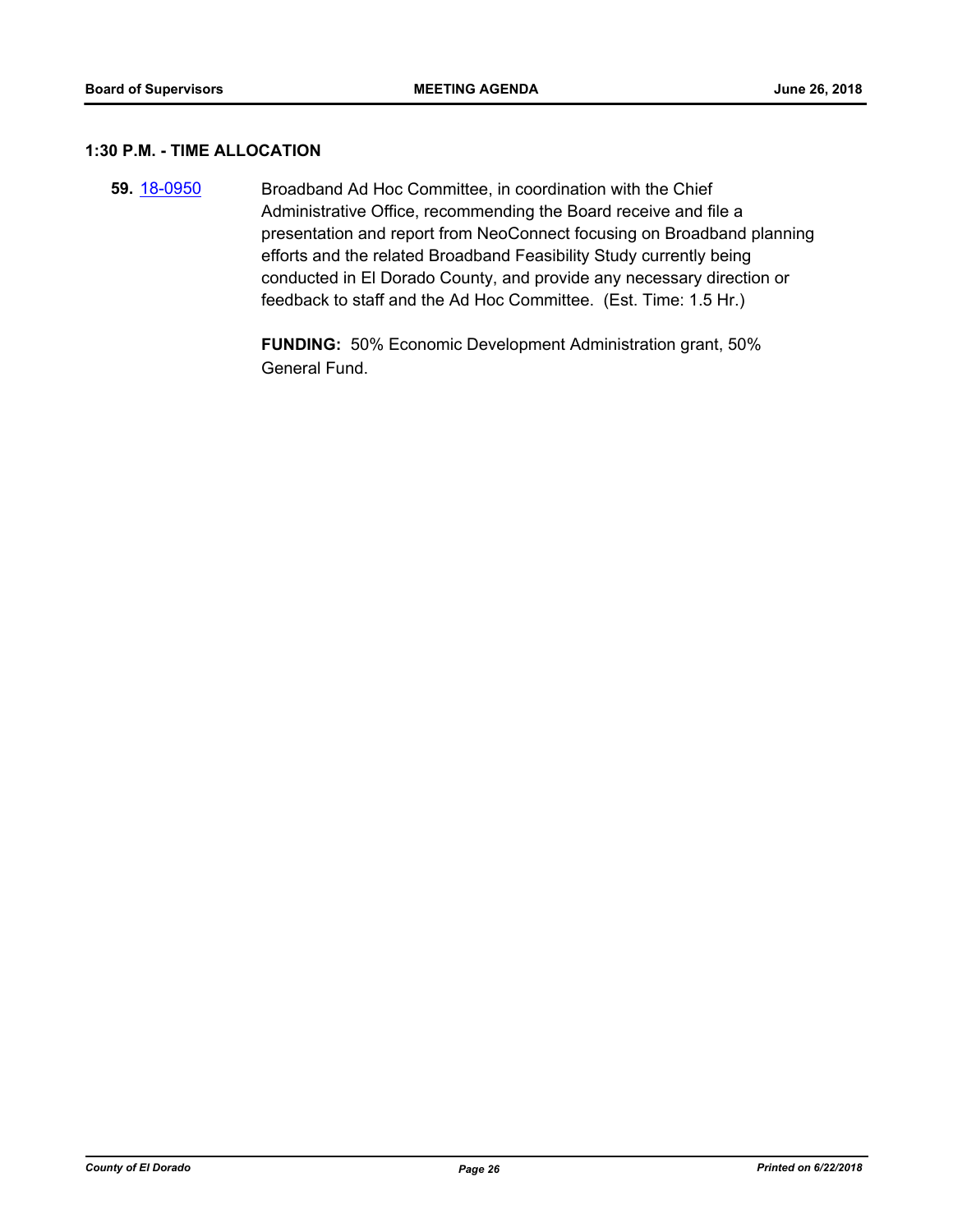# **3:00 P.M. - TIME ALLOCATION**

| 60. 18-0733 | HEARING - Community Development Services, Department of<br>Transportation, recommending the Board:<br>1) Adopt and authorize the Chair to sign Resolution 076-2018 certifying the<br>Addendum to the Final Environmental Impact Report (SCH 2016022018)<br>for the Western Slope Roadway Capital Improvement Program and Traffic<br>Impact Mitigation Fee Program for El Dorado County; and<br>2) Adopt and authorize the Chair to sign Resolution 077-2018 for the 2018<br>TIM Fee Schedule Update for Scenario 1, including the TIM Fee Zone Map<br>and updated TIM Fee Nexus Study, which includes increases for zones 1,<br>4, 6, 7, and 8 with decreases for zones 2, 3, and 5. (Est. Time: 1 Hr.)<br>(Cont. 6/5/2018, Item 43)<br><b>FUNDING:</b> Traffic Impact Mitigation Fee Program. |
|-------------|------------------------------------------------------------------------------------------------------------------------------------------------------------------------------------------------------------------------------------------------------------------------------------------------------------------------------------------------------------------------------------------------------------------------------------------------------------------------------------------------------------------------------------------------------------------------------------------------------------------------------------------------------------------------------------------------------------------------------------------------------------------------------------------------|
| 61. 18-0616 | Community Development Services, Long Range Planning and Department<br>of Transportation recommending the Board:<br>1) Adopt the 2018 Capital Improvement Program Book as presented in<br>Attachment B; and<br>2) Authorize the addition of five new projects to the 2018 CIP:<br>a) Bass Lake Road Widening - US 50 to Serrano Parkway (CIP 72BASS);<br>b) Latrobe Road Widening - Investment Boulevard to Golden Foothill<br>Parkway (South)/Clubview Drive (CIP 72LATROBE);<br>c) US 50 Westbound Auxiliary Lane - Cameron Park Drive to Cambridge<br>Road (CIP 53US50);<br>d) Enterprise Drive/Missouri Flat Road-Signalization (CIP 73365); and<br>e) Industrial Drive/Missouri Flat Road-Signalization (CIP 73366). (Est.<br>Time 15 Min.)                                                |

**FUNDING:** Various Federal, State, and Local funding sources.

# **ITEMS TO/FROM SUPERVISORS**

# **CAO UPDATE**

# **ADJOURNMENT**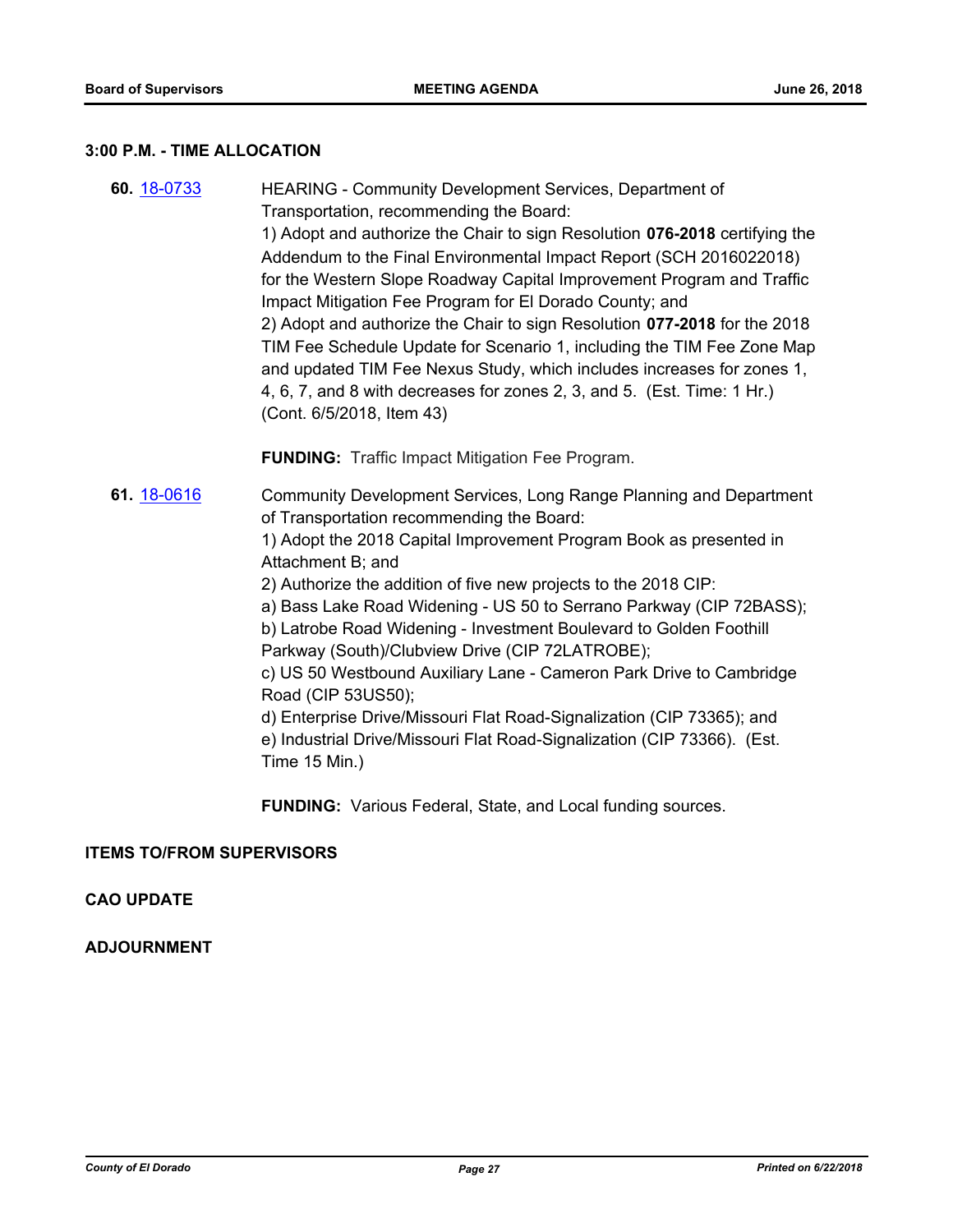#### **CLOSED SESSION**

- **62.** [18-0784](http://eldorado.legistar.com/gateway.aspx?m=l&id=/matter.aspx?key=24131) **Pursuant to Government Code Section 54957.6 Conference with Labor Negotiator**: County Negotiator: Director of Human Resources and/or designee. Employee Organization: El Dorado County Employees Association Local No.1 representing employees in the General, Professional, and Supervisory Bargaining Units; Operating Engineers Local No. 3 representing employees in the Trades & Crafts and Corrections Bargaining Units; Deputy Sheriffs Association representing employees in the Law Enforcement Unit; El Dorado County Criminal Attorney Association; El Dorado County Deputy County Counsel Association; El Dorado County Managers Association; El Dorado County Law Enforcement Managers Association; and Unrepresented Employees. (Est. Time: 45 Min.)
- **63.** [18-0975](http://eldorado.legistar.com/gateway.aspx?m=l&id=/matter.aspx?key=24323) **Pursuant to Government Code Section 54957- Public Employee Performance Evaluation.** Title: Agricultural Commissioner/Sealer of Weights & Measures. (Est. Time: 20 Min.)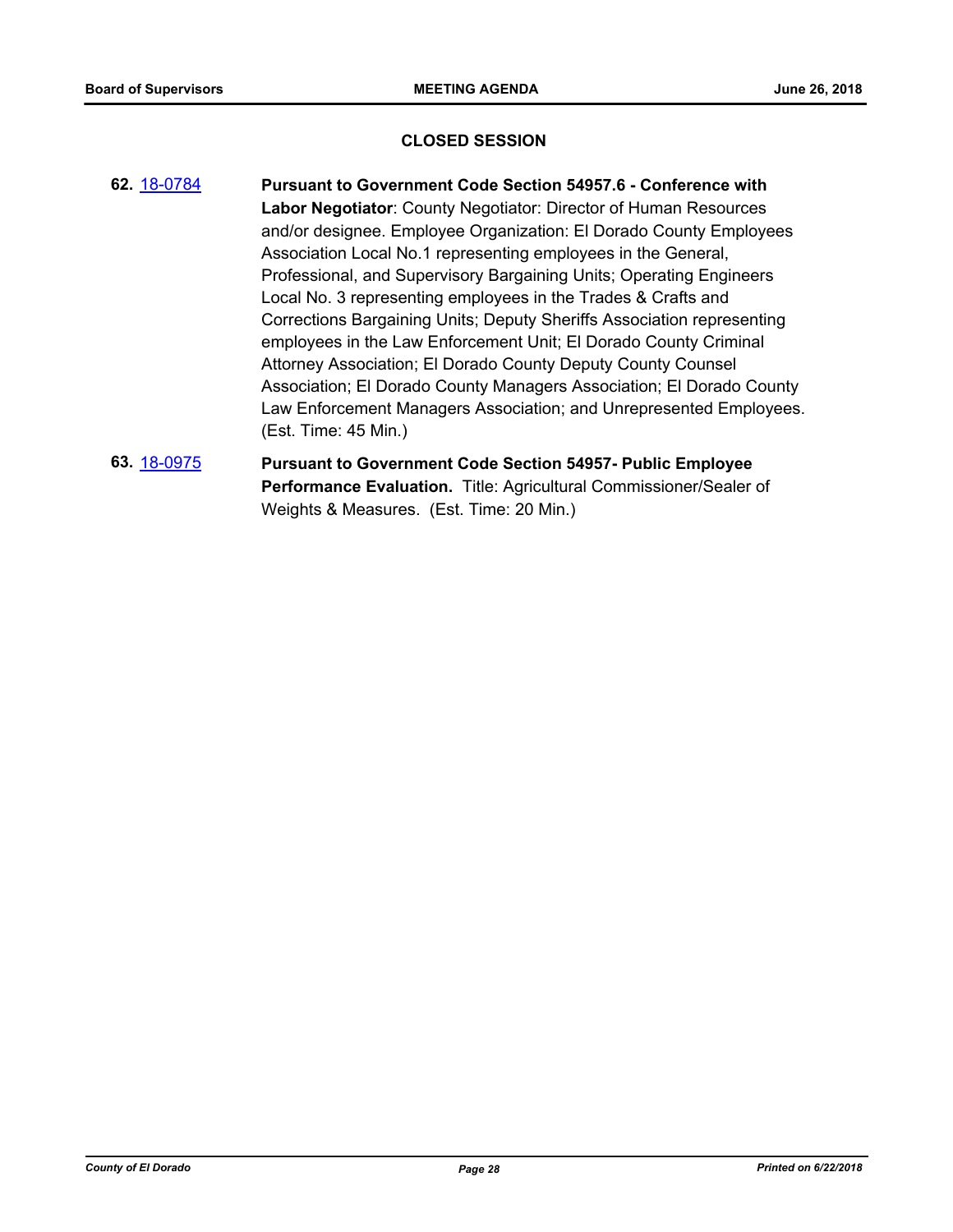On August 19, 2003, the Board adopted the following protocol: It is a requirement that all speakers, County staff and the public, when approaching the podium to make a visual presentation to the Board of Supervisors, must provide the Clerk with the appropriate number of hard copies of the presentation for Board members and the audience.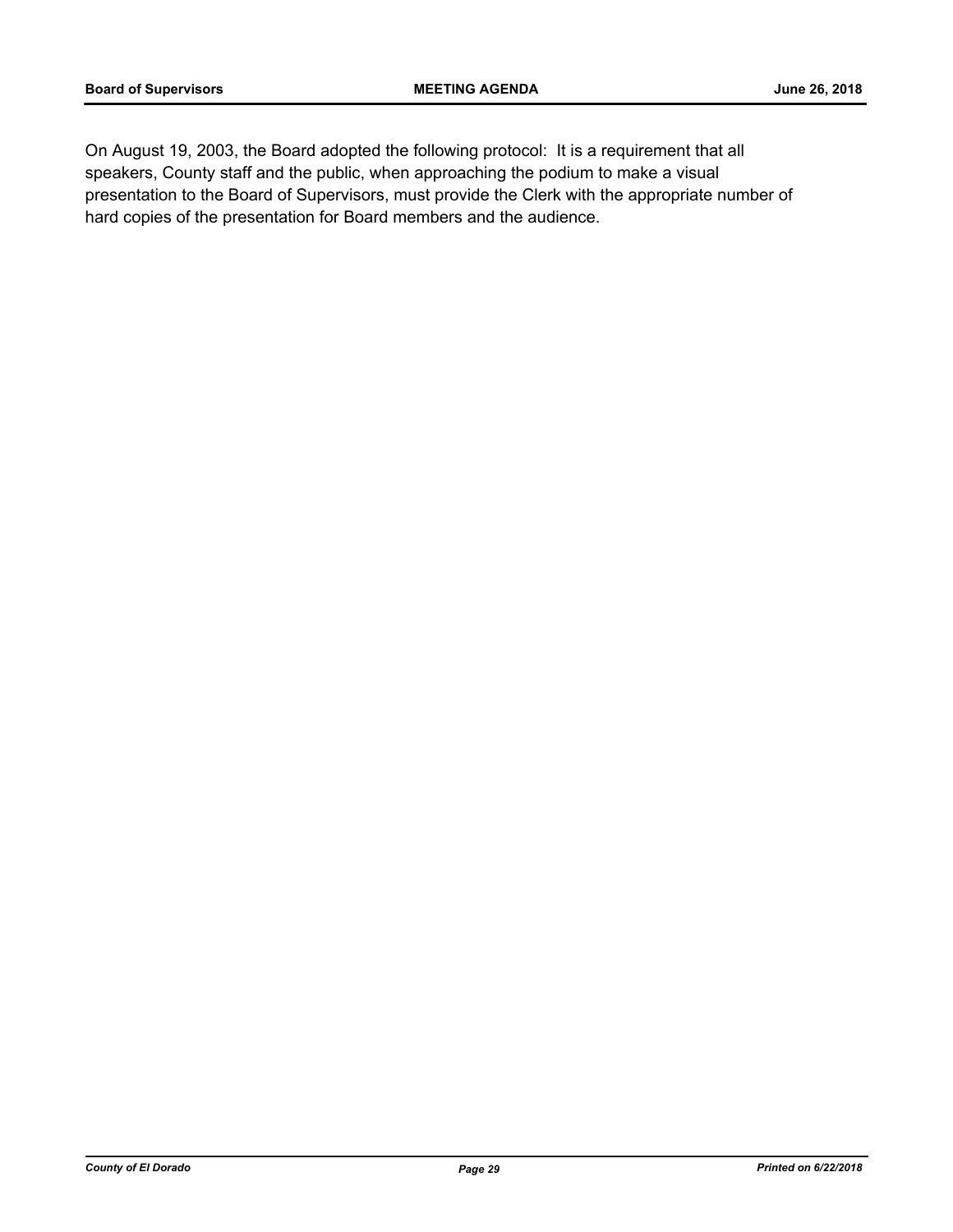#### **ADDENDUM**

#### **There has been a change to the title of item 32.**

**32.** [18-0532](http://eldorado.legistar.com/gateway.aspx?m=l&id=/matter.aspx?key=23877) El Dorado County Air Quality Management District (AQMD) recommending the Board, acting as the AQMD Board of Directors, adopt and authorize the Chair to sign Resolution 133-2018 approving the Fiscal Year 2018/19 recommended budget for the El Dorado County AQMD, in the budget there are a stationary source fees and dust plan fees increases of 2.8% based upon the change in the California Consumer Price Index. (Cont. 6/5/2018, Item 34)

**FUNDING:** Permit revenues, State surcharge fees, Grants.

#### **CONSENT CALENDAR**

**64.** [18-0917](http://eldorado.legistar.com/gateway.aspx?m=l&id=/matter.aspx?key=24265) Community Development Services, Department of Transportation, recommending the Board consider the following pertaining to the 2018 Grizzly Flat Section 1 Pavement Rehabilitation Project, Contract PW 18-31222, Project 49324, Contract 3136: 1) Approve and adopt the Contract Documents; and

2) Authorize advertisement for construction bids.

**FUNDING:** Senate Bill 1. (100% - State)

## **Please see other side.**

**65.** [18-1027](http://eldorado.legistar.com/gateway.aspx?m=l&id=/matter.aspx?key=24376) Chief Administrative Office, Facilities Division in conjunction with Procurement and Contracts, recommending the Board ratify the Purchasing Agent's signature on the attached agreement with EMCOR Services - Mesa Energy Systems, Inc for the purchase and installation of a Chiller in the amount of \$69,250 for the El Dorado Center in South Lake Tahoe which was purchased on an emergency basis to ensure continued operations of County business.

**FUNDING:** Accumulated Capital Outlay Fund.

#### **DEPARTMENT MATTERS (Items in this category may be called at any time)**